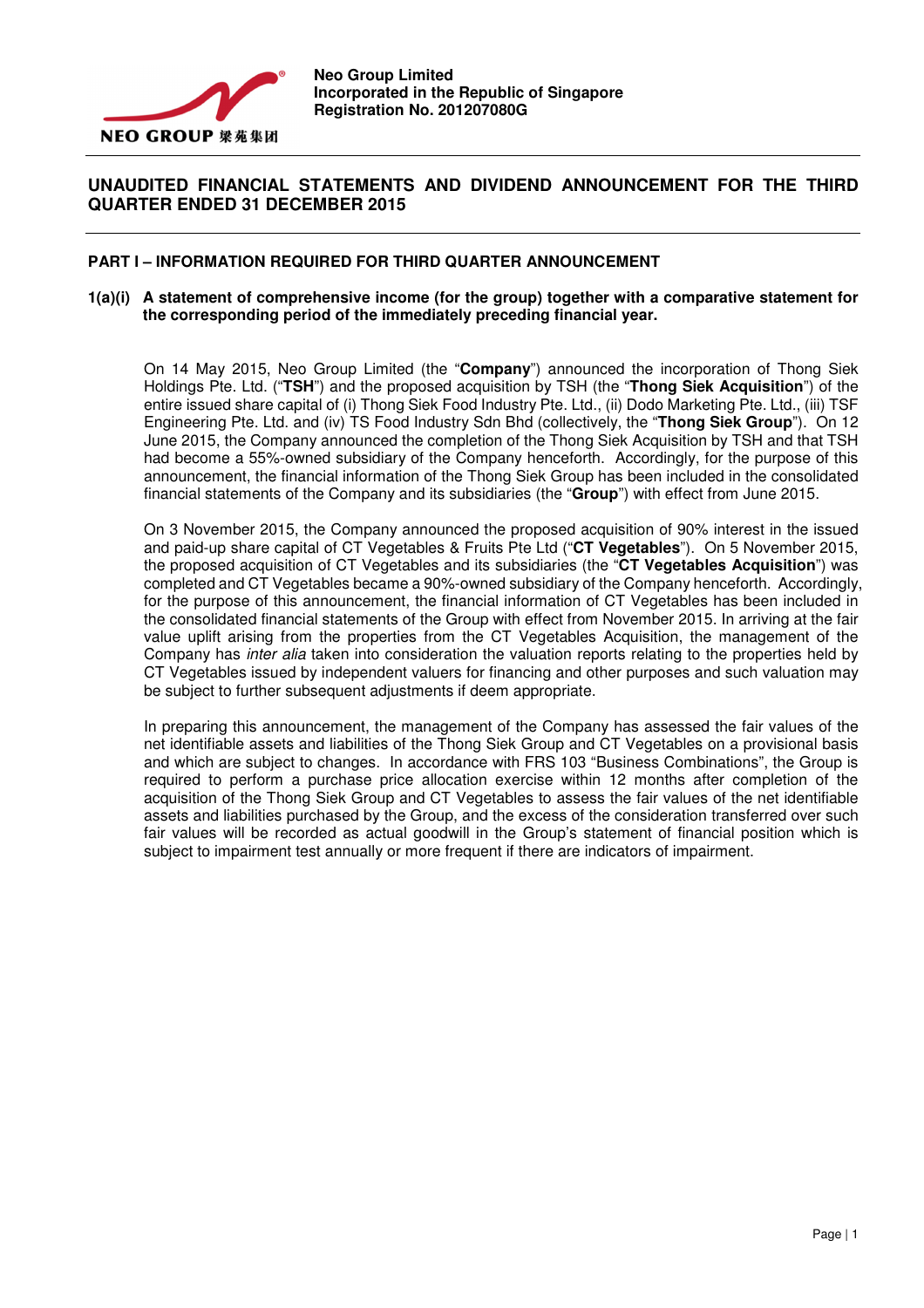# **1(a)(i) Consolidated Statement of Comprehensive Income**

|                                                                              | Group<br>3rd Quarter ended<br>31 December |                          | Group<br>9 Months ended<br>31 December |                     |                     |                         |
|------------------------------------------------------------------------------|-------------------------------------------|--------------------------|----------------------------------------|---------------------|---------------------|-------------------------|
|                                                                              | 2015<br>(Unaudited)                       | 2014<br>(Unaudited)      | Increase/<br>(Decrease)                | 2015<br>(Unaudited) | 2014<br>(Unaudited) | Increase/<br>(Decrease) |
|                                                                              | \$'000                                    | \$'000                   | %                                      | \$'000              | \$'000              | %                       |
| Revenue                                                                      | 37,815                                    | 18,222                   | 107.5%                                 | 89,861              | 47,631              | 88.7%                   |
| Other items of income                                                        |                                           |                          |                                        |                     |                     |                         |
| Interest income                                                              | 2                                         |                          | N.M.                                   | 5                   | 10                  | $-50.0%$                |
| Other income                                                                 | 4,771                                     | 159                      | 2900.6%                                | 5,982               | 1,113               | 437.5%                  |
| <i><b>Items of expense</b></i>                                               |                                           |                          |                                        |                     |                     |                         |
| Purchases and consumables used                                               | (16, 506)                                 | (5,356)                  | 208.2%                                 | (36, 451)           | (14,660)            | 148.6%                  |
| Changes in inventories                                                       | 78                                        | 45                       | 73.3%                                  | 78                  | 329                 | $-76.3%$                |
| Delivery expenses                                                            | (1,096)                                   | (626)                    | 75.1%                                  | (2,803)             | (1, 534)            | 82.7%                   |
| Employee benefits expense                                                    | (7, 901)                                  | (5,820)                  | 35.8%                                  | (23, 596)           | (16, 116)           | 46.4%                   |
| Depreciation and amortisation expenses                                       | (1,788)                                   | (1,099)                  | 62.7%                                  | (4, 771)            | (2,733)             | 74.6%                   |
| Advertising expenses                                                         | (2,018)                                   | (899)                    | 124.5%                                 | (4,749)             | (2, 196)            | 116.3%                  |
| Operating lease expenses                                                     | (1, 841)                                  | (1, 181)                 | 55.9%                                  | (4,784)             | (3,300)             | 45.0%                   |
| <b>Utilities</b>                                                             | (1, 189)                                  | (392)                    | 203.3%                                 | (3,034)             | (1,075)             | 182.2%                  |
| Other expenses                                                               | (5, 160)                                  | (1, 253)                 | 311.8%                                 | (9,709)             | (3, 727)            | 160.5%                  |
| Finance costs                                                                | (563)                                     | (114)                    | 393.9%                                 | (1, 188)            | (274)               | 333.6%                  |
| Profit before income tax                                                     | 4,604                                     | 1,686                    | 173.1%                                 | 4,841               | 3,468               | 39.6%                   |
| Income tax expense                                                           | (501)                                     | (339)                    | 47.8%                                  | (945)               | (725)               | 30.3%                   |
| Profit for the financial period                                              | 4,103                                     | 1,347                    | 204.6%                                 | 3,896               | 2,743               | 42.0%                   |
| Other comprehensive income:                                                  |                                           |                          |                                        |                     |                     |                         |
| Items that may be reclassified                                               |                                           |                          |                                        |                     |                     |                         |
| subsequently to profit or loss                                               |                                           |                          |                                        |                     |                     |                         |
| Exchange differences arising from                                            | (13)                                      |                          | N.M.                                   | 503                 |                     | N.M.                    |
| translation of foreign operation<br>Income tax relating to items that may be |                                           |                          |                                        |                     |                     |                         |
| reclassified subsequently                                                    |                                           |                          | N.M.                                   |                     |                     | N.M.                    |
| Other comprehensive income for the<br>financial period, net of tax           | (13)                                      |                          | N.M.                                   | 503                 |                     | N.M.                    |
| Total comprehensive income for the<br>financial period                       | 4,090                                     | 1,347                    | 203.6%                                 | 4,399               | 2,743               | 60.4%                   |
| Profit/(Loss) attributable to:                                               |                                           |                          |                                        |                     |                     |                         |
| Owners of the parent                                                         | 4,837                                     | 1,347                    | 259.1%                                 | 5,103               | 2,743               | 86.0%                   |
| Non-controlling interests                                                    | (734)                                     | $\blacksquare$           | N.M.                                   | (1, 207)            |                     | N.M.                    |
|                                                                              | 4,103                                     | 1,347                    | 204.6%                                 | 3,896               | 2,743               | 42.0%                   |
| Total comprehensive income                                                   |                                           |                          |                                        |                     |                     |                         |
| attributable to:                                                             |                                           |                          |                                        |                     |                     |                         |
| Owners of the parent                                                         | 4,830                                     | 1,347                    | 258.6%                                 | 5,379               | 2,743               | 96.1%                   |
| Non-controlling interests                                                    | (740)                                     | $\overline{\phantom{a}}$ | N.M.                                   | (980)               | ÷                   | N.M.                    |
|                                                                              | 4,090                                     | 1,347                    | 203.6%                                 | 4,399               | 2,743               | 60.4%                   |

"N.M." denotes not meaningful.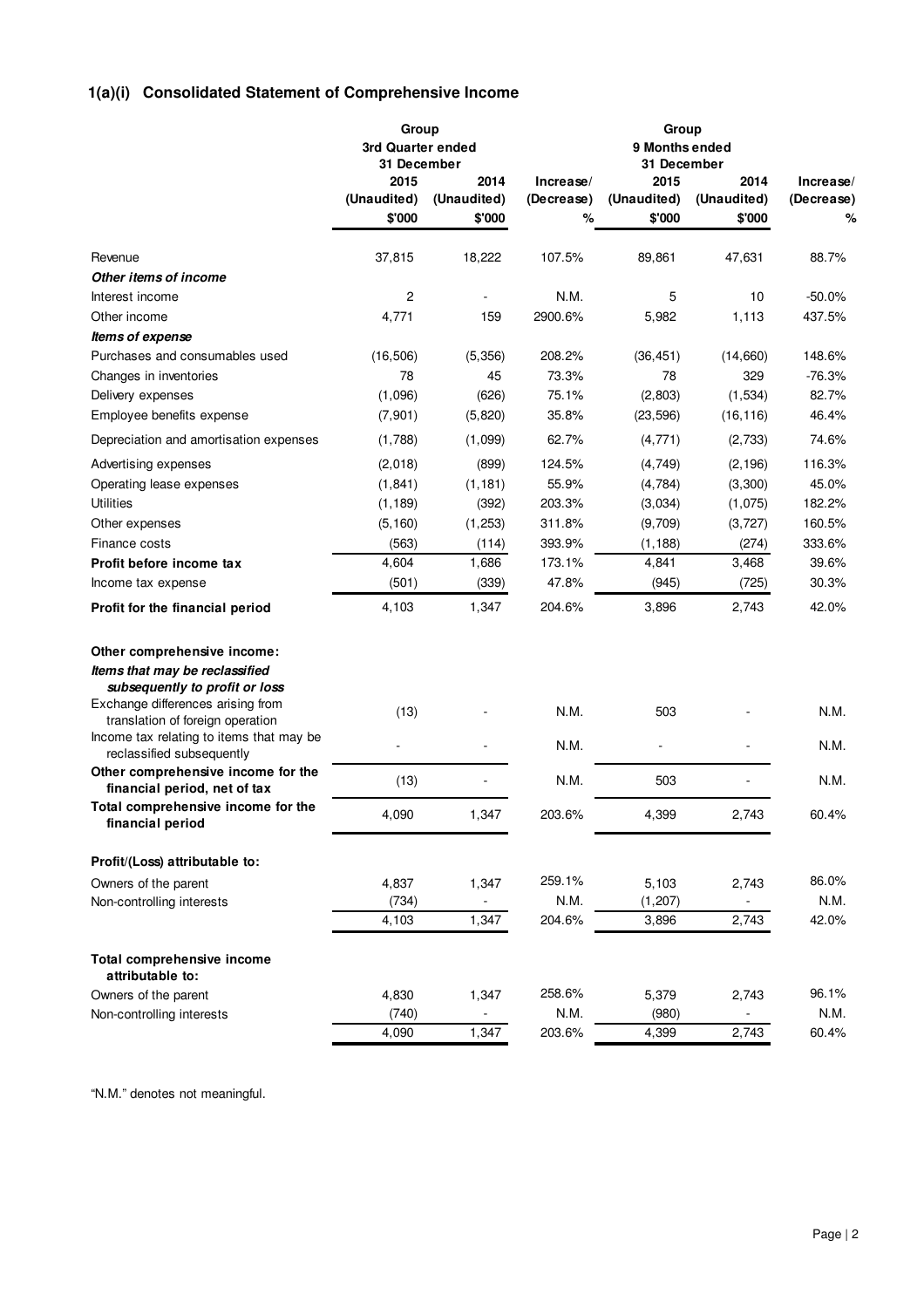# **1(a)(ii) Notes to Consolidated Statement of Comprehensive Income**

Profit before income tax is arrived at after crediting/(charging) the following:

|                                                                               | Group                            |                     |                         |                               |                     |                         |
|-------------------------------------------------------------------------------|----------------------------------|---------------------|-------------------------|-------------------------------|---------------------|-------------------------|
|                                                                               | 3rd Quarter ended<br>31 December |                     |                         | 9 Months ended<br>31 December |                     |                         |
|                                                                               | 2015<br>(Unaudited)              | 2014<br>(Unaudited) | Increase/<br>(Decrease) | 2015<br>(Unaudited)           | 2014<br>(Unaudited) | Increase/<br>(Decrease) |
|                                                                               | \$'000                           | \$'000              | %                       | \$'000                        | \$'000              | %                       |
| Interest income                                                               | $\overline{c}$                   |                     | N.M.                    | 5                             | 10                  | $-50.0%$                |
| Dividend income                                                               |                                  |                     | N.M.                    | 18                            | 34                  | $-47.1%$                |
| Bargain purchase gain on acquisition of<br>CT Vegetables and its subsidiaries | 4,255                            |                     | N.M.                    | 4,255                         |                     | N.M.                    |
| Gain on disposal of asset classified as<br>held for sale                      |                                  |                     | N.M.                    | 672                           |                     | N.M.                    |
| Government grants                                                             | 156                              | 24                  | 550.0%                  | 414                           | 205                 | 102.0%                  |
| Rental income                                                                 | 133                              | 59                  | 125.4%                  | 245                           | 144                 | 70.1%                   |
| Utilities income                                                              |                                  | $\overline{c}$      | $-100.0%$               | 3                             | 5                   | $-40.0%$                |
| Allowance for impairment loss on third<br>parties trade receivables           |                                  |                     | N.M.                    |                               | (13)                | $-100.0%$               |
| Bad third parties trade receivables<br>written back                           |                                  |                     | N.M.                    |                               | 1                   | $-100.0%$               |
| Bad third parties trade receivables<br>written off                            | (3)                              |                     | N.M.                    | (3)                           |                     | N.M.                    |
| Depreciation of property, plant and<br>equipment                              | (1,752)                          | (1,060)             | 65.3%                   | (4,655)                       | (2,634)             | 76.7%                   |
| Depreciation of investment properties                                         | (2)                              | (12)                | $-83.3%$                | (17)                          | (39)                | $-56.4%$                |
| Amortisation of intangible assets                                             | (34)                             | (27)                | 25.9%                   | (99)                          | (60)                | 65.0%                   |
| (Loss)/Gain on disposal of property, plant<br>and equipment                   |                                  | (10)                | $-100.0%$               | (5)                           | 446                 | $-101.1%$               |
| Plant and equipment written off                                               | (45)                             | (3)                 | 1400.0%                 | (48)                          | (27)                | 77.8%                   |
| Finance costs                                                                 | (563)                            | (114)               | 393.9%                  | (1, 188)                      | (274)               | 333.6%                  |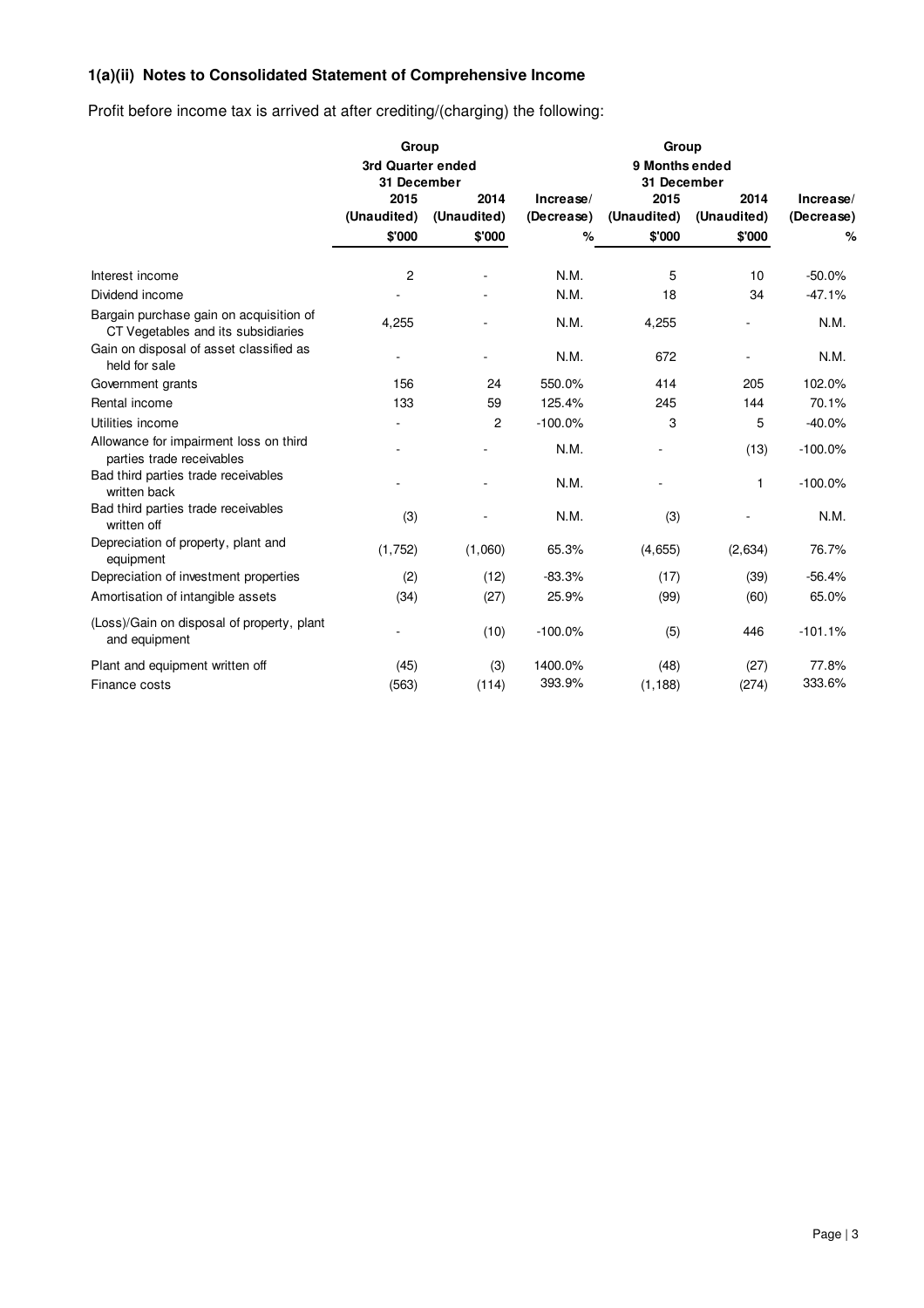# **1(b)(i) A Statement of Financial Position (for the issuer and group), together with a comparative statement as at the end of the immediately preceding financial year.**

# **1(b)(i) Statements of Financial Position**

|                                      | Group       |           | Company     |           |  |  |
|--------------------------------------|-------------|-----------|-------------|-----------|--|--|
|                                      | As at       |           | As at       |           |  |  |
|                                      | 31/12/2015  | 31/3/2015 | 31/12/2015  | 31/3/2015 |  |  |
|                                      | (Unaudited) | (Audited) | (Unaudited) | (Audited) |  |  |
|                                      | \$'000      | \$'000    | \$'000      | \$'000    |  |  |
| <b>Non-current assets</b>            |             |           |             |           |  |  |
| Property, plant and equipment        | 76,563      | 36,014    | 16          | 13        |  |  |
| Investment properties                | 2,473       | 1,064     |             |           |  |  |
| Other intangible assets              | 287         | 362       | 13          | 11        |  |  |
| Goodwill                             | 6,477       |           |             |           |  |  |
| Investments in subsidiaries          |             |           | 22,076      | 6,586     |  |  |
| Other receivables                    | 197         | 197       | 497         |           |  |  |
| Available-for-sale financial asset   | 671         | 671       | 671         | 671       |  |  |
| <b>Total non-current assets</b>      | 86,668      | 38,308    | 23,273      | 7,281     |  |  |
| <b>Current assets</b>                |             |           |             |           |  |  |
| Inventories                          | 8,512       | 1,542     |             |           |  |  |
| Trade and other receivables          | 19,510      | 5,649     | 3,088       | 5,915     |  |  |
| Prepayments                          | 338         | 561       | 7           | 9         |  |  |
| Cash and cash equivalents            | 7,495       | 7,600     | 2,948       | 678       |  |  |
|                                      | 35,855      | 15,352    | 6,043       | 6,602     |  |  |
| Assets classified as held for sale   |             | 788       |             |           |  |  |
| <b>Total current assets</b>          | 35,855      | 16,140    | 6,043       | 6,602     |  |  |
| <b>Current liabilities</b>           |             |           |             |           |  |  |
| Trade and other payables             | 20,066      | 7,009     | 7,095       | 4,137     |  |  |
| Provisions                           | 421         | 313       |             |           |  |  |
| Bank borrowings                      | 28,954      | 5,256     |             |           |  |  |
| Finance lease payables               | 1,076       | 578       |             |           |  |  |
| Income tax payable                   | 1,190       | 1,402     | 23          | 23        |  |  |
| <b>Total current liabilities</b>     | 51,707      | 14,558    | 7,118       | 4,160     |  |  |
| Net current (liabilities)/assets     | (15, 852)   | 1,582     | (1,075)     | 2,442     |  |  |
| <b>Non-current liabilities</b>       |             |           |             |           |  |  |
| Other payables                       |             |           | 12,939      |           |  |  |
| Bank borrowings                      | 35,174      | 14,962    |             |           |  |  |
| Finance lease payables               | 774         | 342       |             |           |  |  |
| Deferred tax liabilities             | 2,439       | 407       |             |           |  |  |
| <b>Total non-current liabilities</b> | 38,387      | 15,711    | 12,939      |           |  |  |
| Net assets                           | 32,429      | 24,179    | 9,259       | 9,723     |  |  |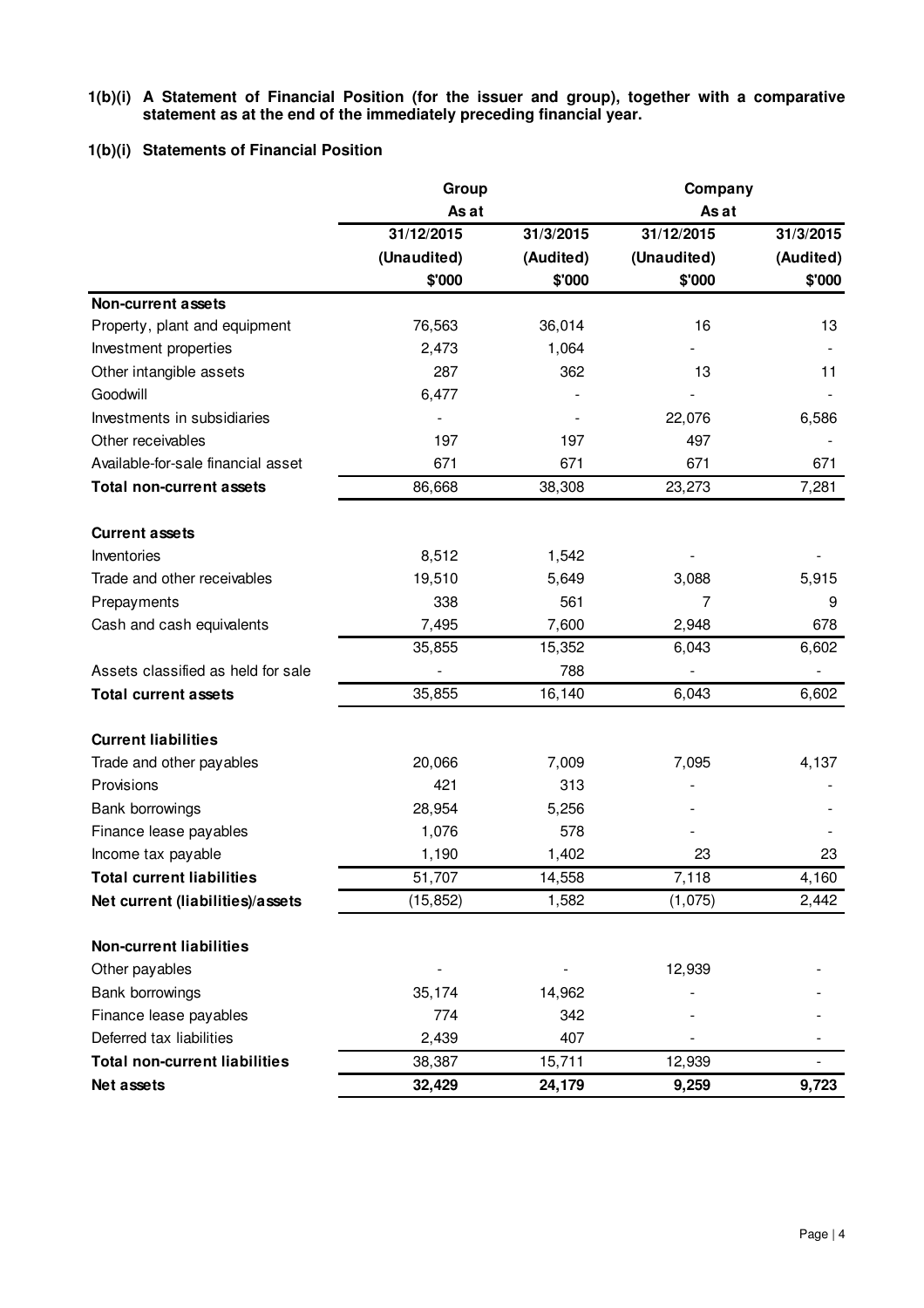# **1(b)(i) Statements of Financial Position**

|                                                | Group       |           | Company     |           |
|------------------------------------------------|-------------|-----------|-------------|-----------|
|                                                | As at       |           | As at       |           |
|                                                | 31/12/2015  | 31/3/2015 | 31/12/2015  | 31/3/2015 |
|                                                | (Unaudited) | (Audited) | (Unaudited) | (Audited) |
|                                                | \$'000      | \$'000    | \$'000      | \$'000    |
| <b>Capital and reserves</b>                    |             |           |             |           |
| Share capital                                  | 7,899       | 6,399     | 7,899       | 6,399     |
| Merger reserves                                | (326)       | (326)     |             |           |
| Fair value adjustment account                  | (230)       | (230)     | (230)       | (230)     |
| Foreign currency translation reserve           | 277         |           |             |           |
| Retained earnings                              | 21,915      | 18,336    | 1,590       | 3,554     |
| Equity attributable to owners of<br>the parent | 29,535      | 24,179    | 9,259       | 9,723     |
| Non-controlling interests                      | 2,894       |           |             |           |
| <b>Total equity</b>                            | 32,429      | 24,179    | 9,259       | 9,723     |

# **1(b)(ii) Aggregate amount of group's borrowings and debt securities**

| Amount repayable in one year or less, or on demand | As at 31/12/2015<br>(Unaudited)<br>\$'000 |             | As at 31/03/2015<br>(Audited)<br>\$'000 |                  |  |
|----------------------------------------------------|-------------------------------------------|-------------|-----------------------------------------|------------------|--|
|                                                    | <b>Secured</b>                            | Unsecured   | Secured                                 | <b>Unsecured</b> |  |
| <b>Bank borrowings</b>                             | 22,954                                    | 6,000       | 1,874                                   | 3,382            |  |
| Finance lease payables                             | 1,076                                     |             | 578                                     |                  |  |
| Amount repayable after one year                    | As at 31/12/2015                          |             | As at 31/03/2015                        |                  |  |
|                                                    |                                           | (Unaudited) | (Audited)                               |                  |  |
|                                                    | \$'000                                    |             | \$'000                                  |                  |  |
|                                                    | <b>Secured</b>                            | Unsecured   | <b>Secured</b>                          | <b>Unsecured</b> |  |
| Bank borrowings                                    | 35,174                                    | ۰           | 14,581                                  | 381              |  |
| Finance lease payables                             | 774                                       | -           | 342                                     |                  |  |

# **Details of any collateral:**

As at 31 December 2015, the Group's borrowings comprised bank borrowings and finance lease payables.

# **Bank borrowings**

Bank borrowings of \$22.95 million repayable within one year or less or on demand, and \$35.17 million repayable after one year were both secured by the legal mortgage in favour of the banks over the following properties at:

(i) 8A Admiralty Street #06-01 and #06-02; (ii) 50 Tuas Avenue 11 #02-12; (iii) 16 Jalan Kilang Timor #03-07; (iv) 5 units of leasehold properties at Enterprise Road; (v) 1 factory building at 14 Joo Koon Circle; (vi) 1 factory building at 14 Senoko Way; and (vii) land held for development at 30B Quality Road in Singapore, and 1 factory building at 8 Jalan Istimewa 8, Johor, Malaysia.

The remaining bank borrowings of \$6.00 million repayable within one year or less or on demand repayable after one year were unsecured.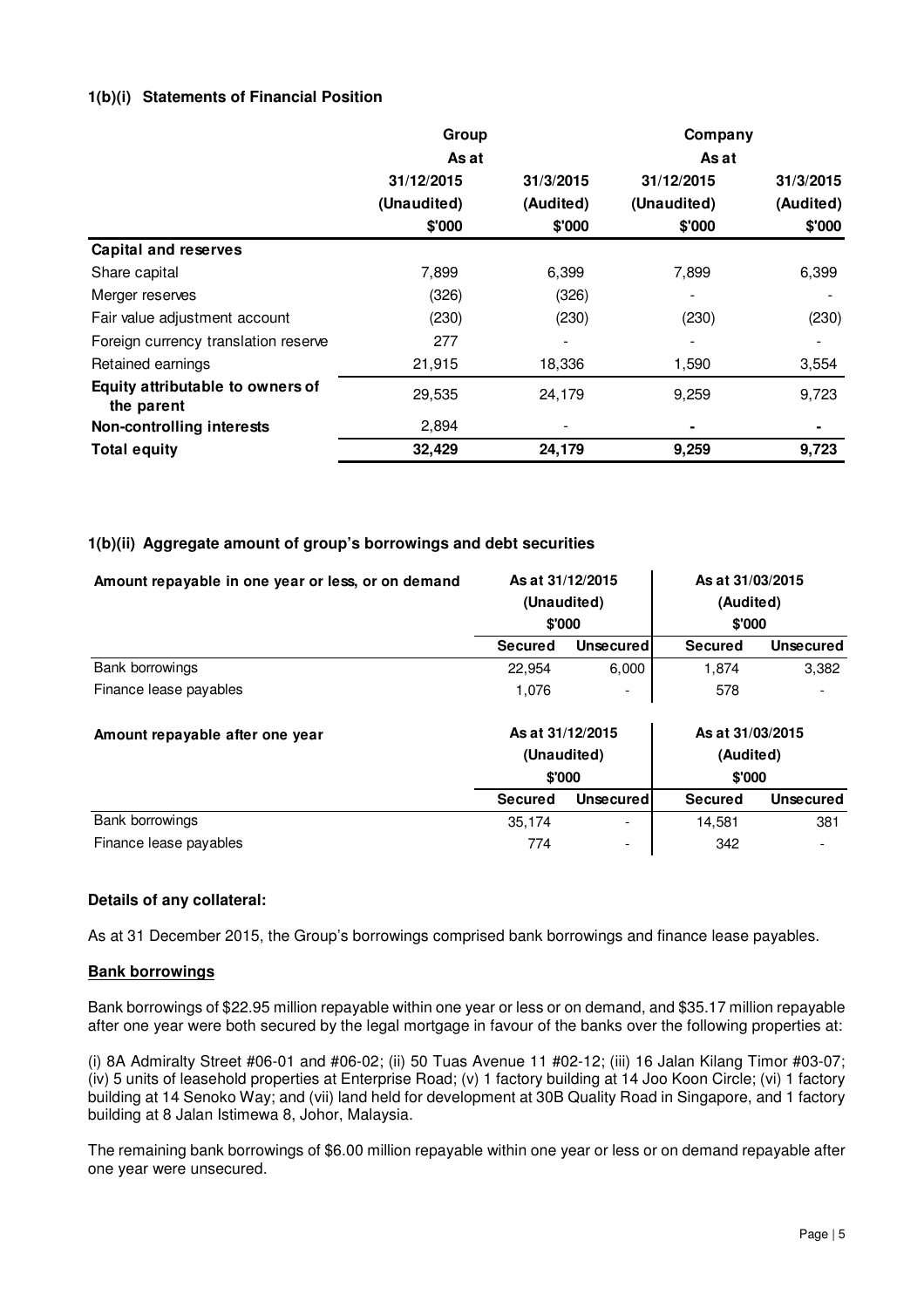# **1(b)(ii) Aggregate amount of group's borrowings and debt securities** (Continued)

# **Finance lease payables**

The Group's obligations under finance leases of \$1.08 million repayable within one year or less or on demand, and \$0.77 million repayable after one year were secured by the leased assets.

## **1(c) A statement of cash flows (for the group), together with a comparative statement for the corresponding period of the immediately preceding financial year.**

# **1(c) Consolidated Statement of Cash Flows**

|                                                                                  | Group                                    |             | Group                                 |             |  |  |
|----------------------------------------------------------------------------------|------------------------------------------|-------------|---------------------------------------|-------------|--|--|
|                                                                                  | 3rd Quarter ended<br>31 December<br>2015 | 2014        | 9 Months ended<br>31 December<br>2015 | 2014        |  |  |
|                                                                                  | (Unaudited)                              | (Unaudited) | (Unaudited)                           | (Unaudited) |  |  |
|                                                                                  | \$'000                                   | \$'000      | \$'000                                | \$'000      |  |  |
| <b>Operating activities</b>                                                      |                                          |             |                                       |             |  |  |
| Profit before income tax                                                         | 4,604                                    | 1,686       | 4,841                                 | 3,468       |  |  |
| Adjustments for:                                                                 |                                          |             |                                       |             |  |  |
| Depreciation and amortisation expenses                                           | 1,788                                    | 1,099       | 4,771                                 | 2,733       |  |  |
| Allowance for impairment loss on third parties trade<br>receivables written back |                                          |             |                                       | 13          |  |  |
| Bad third parties trade receivables written back                                 |                                          |             |                                       | (1)         |  |  |
| Bad third parties trade receivables written off                                  | 3                                        |             | 3                                     |             |  |  |
| Bargain purchase gain on acquisition of CT<br>Vegetables and its subsidiaries    | (4, 255)                                 |             | (4, 255)                              |             |  |  |
| Gain on disposal of assets classified as held for sale                           |                                          |             | (672)                                 |             |  |  |
| Interest expense                                                                 | 563                                      | 114         | 1,188                                 | 274         |  |  |
| Interest income                                                                  | (2)                                      |             | (5)                                   | (10)        |  |  |
| Loss/(Gain) on disposal of plant and equipment                                   |                                          | 10          | 5                                     | (446)       |  |  |
| Plant and equipment written off                                                  | 45                                       | 3           | 48                                    | 27          |  |  |
| Dividend income                                                                  |                                          |             | (18)                                  | (34)        |  |  |
| Operating cash flows before working capital changes                              | 2,746                                    | 2,912       | 5,906                                 | 6,024       |  |  |
| Working capital changes:                                                         |                                          |             |                                       |             |  |  |
| Inventories                                                                      | (2, 430)                                 | (27)        | (3,088)                               | (793)       |  |  |
| Trade and other receivables                                                      | (3, 482)                                 | (44)        | (6, 613)                              | (2,003)     |  |  |
| Prepayments                                                                      | 215                                      | (433)       | 405                                   | (401)       |  |  |
| Trade and other payables                                                         | 1,926                                    | 1,426       | 1,786                                 | 3,449       |  |  |
| Provisions                                                                       | 13                                       | 371         | 13                                    | (33)        |  |  |
| Cash (absorbed by)/generated from operations                                     | (1,012)                                  | 4,205       | (1, 591)                              | 6,243       |  |  |
| Income taxes paid                                                                | (406)                                    | (43)        | (1, 127)                              | (320)       |  |  |
| Net cash (used in)/from operating activities                                     | (1, 418)                                 | 4,162       | (2,718)                               | 5,923       |  |  |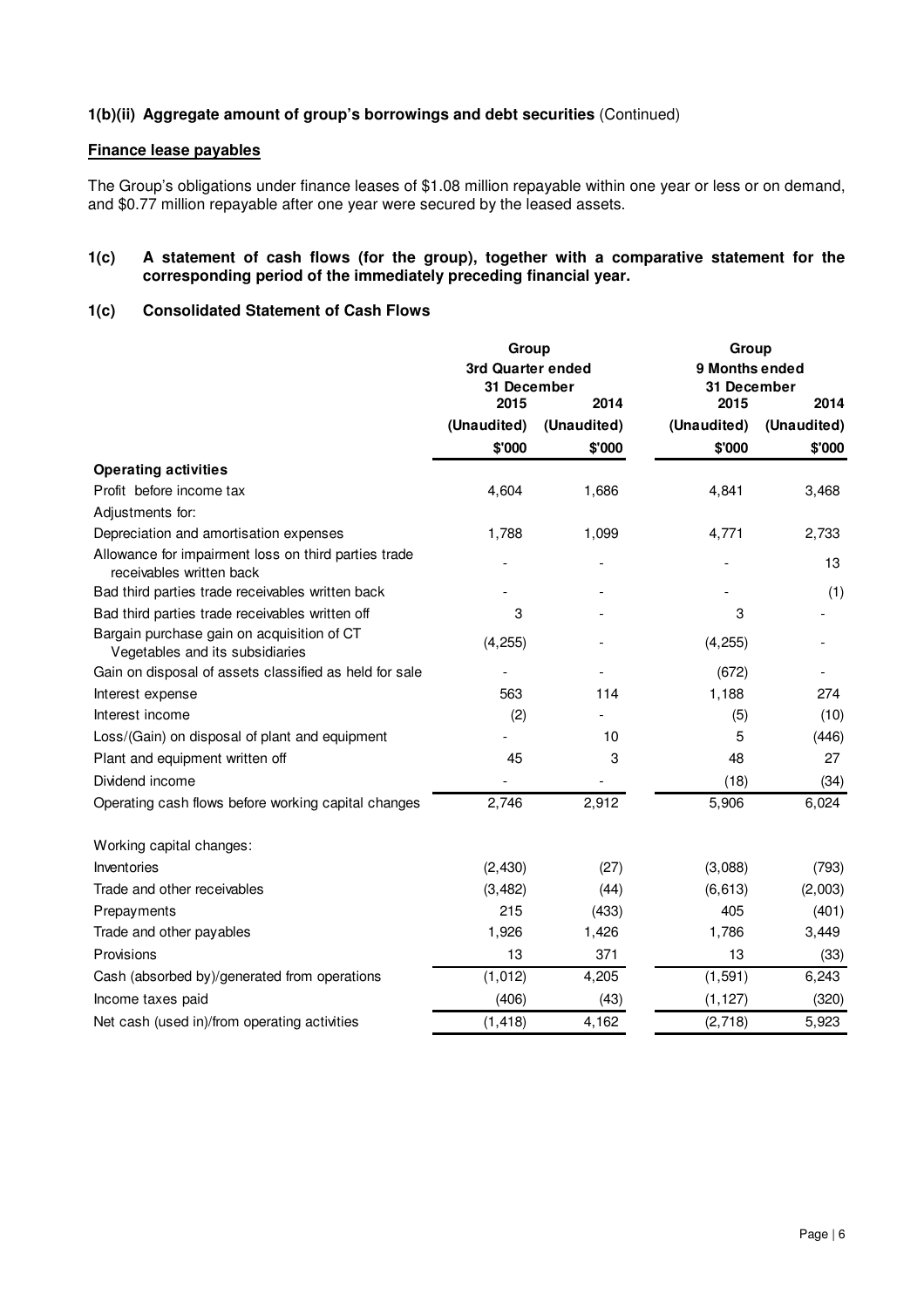# **1(c) Consolidated Statement of Cash Flows**

|                                                                         | Group                            |             | Group          |             |  |  |
|-------------------------------------------------------------------------|----------------------------------|-------------|----------------|-------------|--|--|
|                                                                         | 3rd Quarter ended<br>31 December |             | 9 Months ended | 31 December |  |  |
|                                                                         | 2015                             | 2014        | 2015           | 2014        |  |  |
|                                                                         | (Unaudited)                      | (Unaudited) | (Unaudited)    | (Unaudited) |  |  |
|                                                                         | \$'000                           | \$'000      | \$'000         | \$'000      |  |  |
| <b>Investing activities</b>                                             |                                  |             |                |             |  |  |
| Acquisitions of subsidiaries, net of cash acquired                      | (3,066)                          |             | (9,613)        |             |  |  |
| Purchase of property, plant and equipment                               | (2,712)                          | (5,020)     | (4,948)        | (9, 408)    |  |  |
| Purchase of intangible assets                                           | (39)                             | (12)        | (60)           | (162)       |  |  |
| Proceeds from disposal of property, plant and<br>equipment              |                                  |             |                | 900         |  |  |
| Proceeds from disposal of assets classified as held<br>for sale         |                                  |             | 1,460          |             |  |  |
| Interest received                                                       | $\overline{c}$                   |             | 5              | 9           |  |  |
| Dividend income                                                         |                                  |             | 18             | 33          |  |  |
| Net cash used in investing activities                                   | (5, 815)                         | (5,032)     | (13, 138)      | (8,628)     |  |  |
| <b>Financing activities</b>                                             |                                  |             |                |             |  |  |
| Fixed deposits pledged with bank                                        | 10                               |             | 10             |             |  |  |
| Drawdown of bank borrowings                                             | 12,705                           | 6,860       | 36,505         | 6,860       |  |  |
| Repayment of bank borrowings                                            | (5, 249)                         | (4, 411)    | (16, 989)      | (907)       |  |  |
| Repayment of finance lease payables                                     | (365)                            | (682)       | (1, 110)       | (318)       |  |  |
| Dividends paid                                                          |                                  |             | (1, 523)       | (3,687)     |  |  |
| Interest paid                                                           | (558)                            | (114)       | (1, 164)       | (274)       |  |  |
| Net cash from financing activities                                      | 6,543                            | 1,653       | 15,729         | 1,674       |  |  |
| Net change in cash and cash equivalents                                 | (690)                            | 783         | (127)          | (1,031)     |  |  |
| Effect of foreign exchange rate changes on cash<br>and cash equivalents | 33                               | L,          | 32             |             |  |  |
| Cash and cash equivalents at beginning of financial<br>period           | 8,121                            | 8,088       | 7,559          | 9,902       |  |  |
| Cash and cash equivalents at end of financial<br>period                 | 7,464                            | 8,871       | 7,464          | 8,871       |  |  |

# **Cash and cash equivalents comprise:**

|                                                                       | As at       |             |
|-----------------------------------------------------------------------|-------------|-------------|
|                                                                       | 31/12/2015  | 31/12/2014  |
|                                                                       | (Unaudited) | (Unaudited) |
|                                                                       | \$'000      | \$'000      |
| Cash on hand and at bank                                              | 7,464       | 8,871       |
| Fixed deposits                                                        | 31          | 49          |
| Cash and cash equivalents as per statement of financial position      | 7,495       | 8,920       |
| Less: Fixed deposits pledged                                          | (31)        | (49)        |
| Cash and cash equivalents as per consolidated statement of cash flows | 7.464       | 8,871       |

**Group**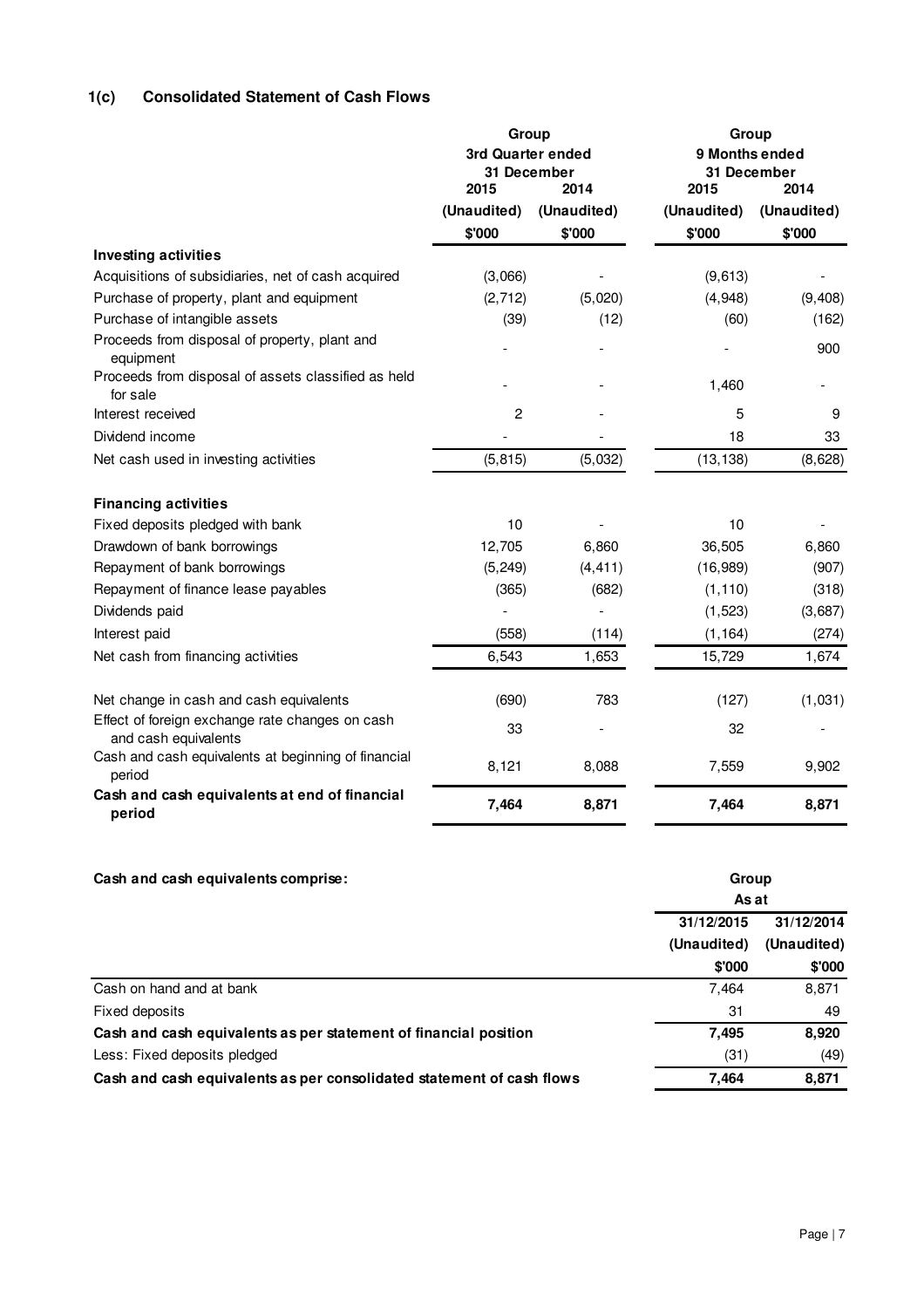- 1(d)(i) A statement (for the issuer and group) showing either (i) all changes in equity or (ii) changes in equity other than those arising from capitalisation<br>issues and distributions to shareholders, together with a compa **financial year**
- **1(d)(i) Statements of Changes in Equity**

|                                                                                                       |                                   |                    |                                                                         | Foreign                        |                                | Total<br>equity<br>attributable |                                                   |                           |
|-------------------------------------------------------------------------------------------------------|-----------------------------------|--------------------|-------------------------------------------------------------------------|--------------------------------|--------------------------------|---------------------------------|---------------------------------------------------|---------------------------|
| Group                                                                                                 | <b>Share</b><br>capital<br>\$'000 | reserves<br>\$'000 | <b>Fair value</b><br>Merger adjustment translation<br>account<br>\$'000 | currency<br>reserves<br>\$'000 | Retained<br>earnings<br>\$'000 | to owners<br>parent<br>\$'000   | Non-<br>of the controlling<br>interests<br>\$'000 | Total<br>equity<br>\$'000 |
| Balance at 1 April 2015                                                                               | 6,399                             | (326)              | (230)                                                                   |                                | 18,336                         | 24,179                          |                                                   | 24,179                    |
| Profit for the financial period                                                                       |                                   |                    |                                                                         |                                | 265                            | 265                             | (473)                                             | (208)                     |
| Other comprehensive income:<br>Exchange differences arising from translation of<br>foreign operations |                                   |                    |                                                                         | 284                            |                                | 284                             | 233                                               | 517                       |
| Total comprehensive income for the financial period                                                   |                                   | $\blacksquare$     | ÷                                                                       | 284                            | 265                            | 549                             | (240)                                             | 309                       |
| Transactions with non-controlling interests:                                                          |                                   |                    |                                                                         |                                |                                |                                 |                                                   |                           |
| Acquisition of subsidiaries                                                                           | 900                               | $\overline{a}$     |                                                                         |                                |                                | 900                             | 2,573                                             | 3,473                     |
| Total transactions with non-controlling interests                                                     | 900                               |                    |                                                                         |                                |                                | 900                             | 2,573                                             | 3,473                     |
| Distribution to owners of the parent:                                                                 |                                   |                    |                                                                         |                                |                                |                                 |                                                   |                           |
| <b>Dividends</b>                                                                                      | $\blacksquare$                    | $\overline{a}$     | $\overline{\phantom{0}}$                                                | $\blacksquare$                 | (1, 523)                       | (1, 523)                        |                                                   | (1, 523)                  |
| Total transactions with owners of the parent                                                          |                                   |                    |                                                                         |                                | (1,523)                        | (1, 523)                        |                                                   | (1, 523)                  |
| Balance at 30 September 2015                                                                          | 7,299                             | (326)              | (230)                                                                   | 284                            | 17,078                         | 24,105                          | 2,333                                             | 26,438                    |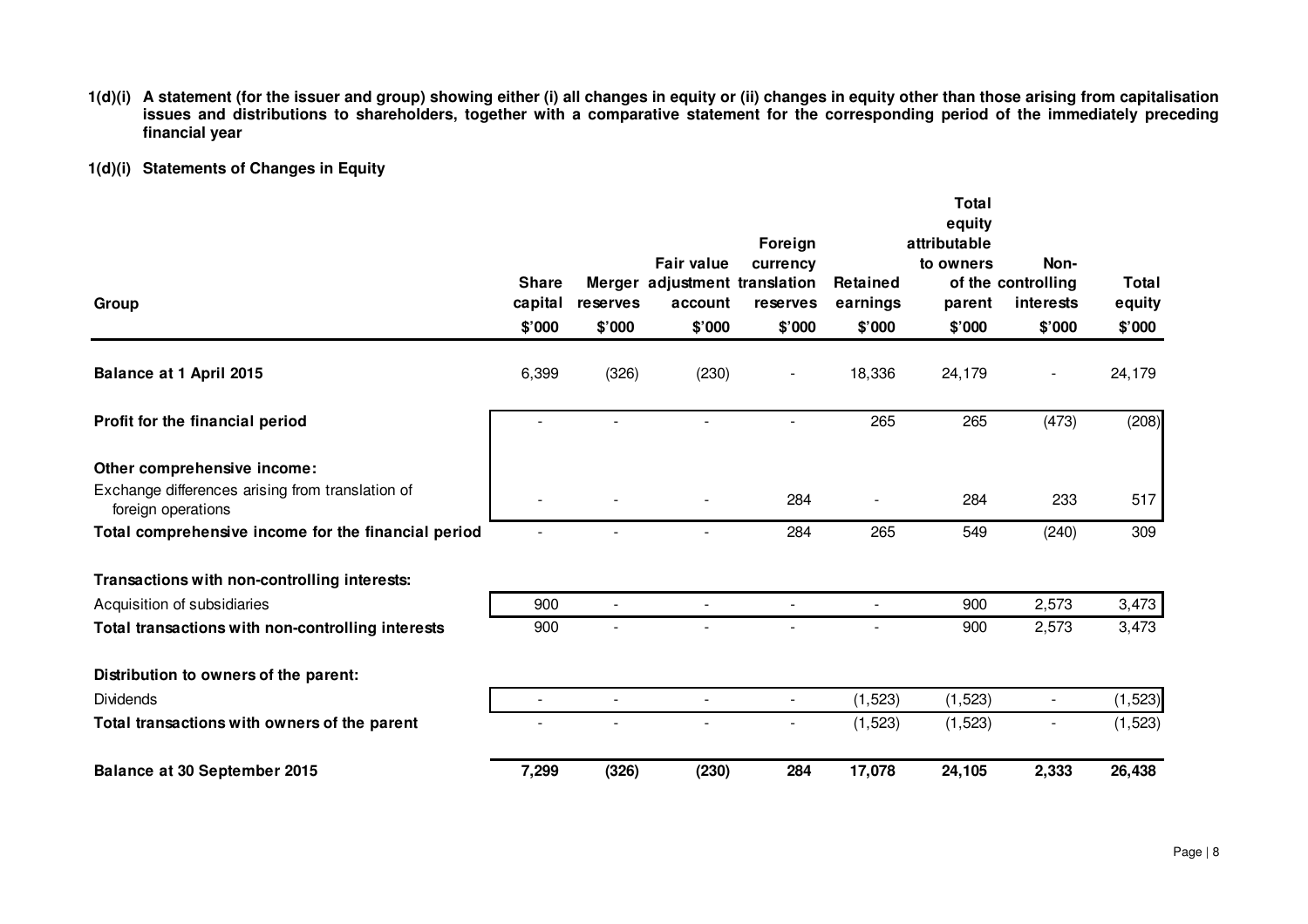|                                                                        |                         |                          |                                                               |                      |                      | Total                  |                                         |                        |
|------------------------------------------------------------------------|-------------------------|--------------------------|---------------------------------------------------------------|----------------------|----------------------|------------------------|-----------------------------------------|------------------------|
|                                                                        |                         |                          |                                                               | Foreign              |                      | equity<br>attributable |                                         |                        |
| Group                                                                  | <b>Share</b><br>capital | reserves                 | <b>Fair value</b><br>Merger adjustment translation<br>account | currency<br>reserves | Retained<br>earnings | to owners<br>parent    | Non-<br>of the controlling<br>interests | <b>Total</b><br>equity |
|                                                                        | \$'000                  | \$'000                   | \$'000                                                        | \$'000               | \$'000               | \$'000                 | \$'000                                  | \$'000                 |
| Profit for the financial period                                        |                         |                          |                                                               |                      | 4,837                | 4,837                  | (734)                                   | 4,103                  |
| Other comprehensive income:                                            |                         |                          |                                                               |                      |                      |                        |                                         |                        |
| Exchange differences arising from translation of<br>foreign operations |                         |                          |                                                               | (7)                  |                      | (7)                    |                                         | (7)                    |
| Total comprehensive income for the financial period                    |                         |                          |                                                               | (7)                  | 4,837                | 4,830                  | (734)                                   | 4,096                  |
| Transactions with non-controlling interests:                           |                         |                          |                                                               |                      |                      |                        |                                         |                        |
| Acquisition of subsidiaries                                            | 600                     | $\overline{\phantom{a}}$ |                                                               |                      |                      | 600                    | 1,295                                   | 1,895                  |
| Total transactions with non-controlling interests                      | 600                     |                          |                                                               |                      |                      | 600                    | 1,295                                   | 1,895                  |
| Balance at 31 December 2015                                            | 7,899                   | (326)                    | (230)                                                         | 277                  | 21,915               | 29,535                 | 2,894                                   | 32,429                 |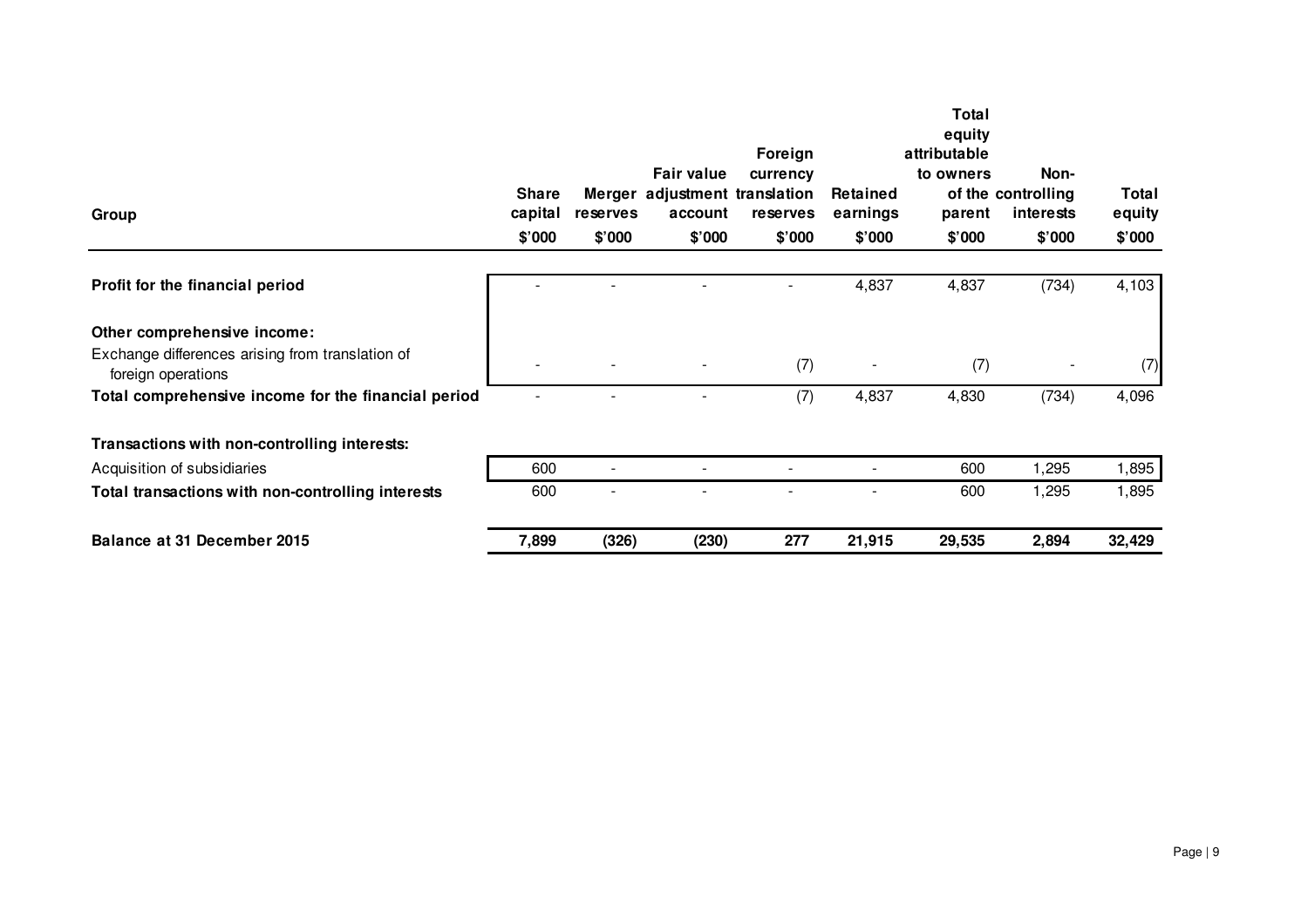| Group                                               | <b>Share</b><br>capital<br>\$'000 | reserves<br>\$'000       | <b>Fair value</b><br>Merger adjustment translation<br>account<br>\$'000 | Foreign<br>currency<br>reserves<br>\$'000 | <b>Retained</b><br>earnings<br>\$'000 | Total<br>equity<br>attributable<br>to owners<br>of the<br>parent<br>\$'000 |
|-----------------------------------------------------|-----------------------------------|--------------------------|-------------------------------------------------------------------------|-------------------------------------------|---------------------------------------|----------------------------------------------------------------------------|
| Balance at 1 April 2014                             | 6,399                             | (326)                    | (207)                                                                   |                                           | 16,708                                | 22,574                                                                     |
| Profit for the financial period                     | $\overline{a}$                    |                          | $\overline{\phantom{a}}$                                                |                                           | 1,396                                 | 1,396                                                                      |
| Total comprehensive income for the financial period |                                   |                          |                                                                         |                                           | 1,396                                 | 1,396                                                                      |
| Distribution to owners of the parent:               |                                   |                          |                                                                         |                                           |                                       |                                                                            |
| <b>Dividends</b>                                    |                                   |                          |                                                                         |                                           | (3,686)                               | (3,686)                                                                    |
| Total transactions with owners of the parent        |                                   |                          |                                                                         |                                           | (3,686)                               | (3,686)                                                                    |
| Balance at 30 September 2014                        | 6,399                             | (326)                    | (207)                                                                   |                                           | 14,418                                | 20,284                                                                     |
| Profit for the financial period                     | $\blacksquare$                    | $\overline{\phantom{a}}$ | $\blacksquare$                                                          | $\blacksquare$                            | 1,347                                 | 1,347                                                                      |
| Total comprehensive income for the financial period |                                   |                          |                                                                         |                                           | 1,347                                 | 1,347                                                                      |
| Balance at 31 December 2014                         | 6,399                             | (326)                    | (207)                                                                   |                                           | 15,765                                | 21,631                                                                     |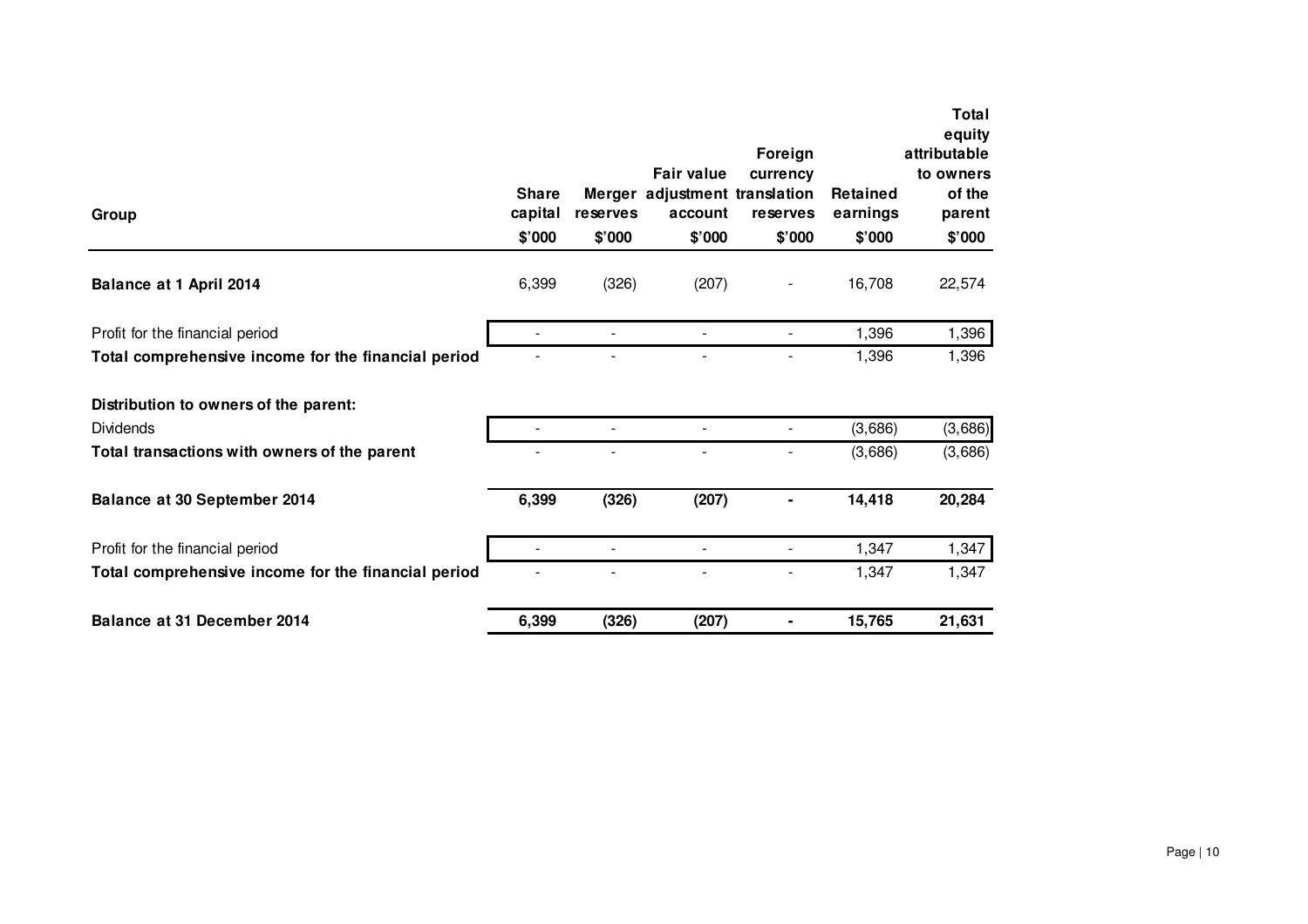# **1(d)(i) Statements of Changes in Equity**

|                                                     |                | <b>Fair value</b>        |                | <b>Total equity</b>   |
|-----------------------------------------------------|----------------|--------------------------|----------------|-----------------------|
|                                                     |                | Share adjustment         |                | Retained attributable |
| Company                                             | capital        | account                  | earnings       | to owners             |
|                                                     | \$'000         | \$'000                   | \$'000         | \$'000                |
| Balance at 1 April 2015                             | 6,399          | (230)                    | 3,554          | 9,723                 |
|                                                     |                |                          |                |                       |
| Loss for the financial period                       | $\blacksquare$ | $\overline{\phantom{a}}$ | (599)          | (599)                 |
| Total comprehensive income for the financial period |                |                          | (599)          | (599)                 |
| <b>Transactions with owners:</b>                    |                |                          |                |                       |
| Share issued for acquisition of subsidiaries        | 900            | $\overline{\phantom{a}}$ | $\overline{a}$ | 900                   |
| Dividends distributed                               |                |                          | (1,523)        | (1,523)               |
| <b>Total transactions with owners</b>               | 900            |                          | (1, 523)       | (623)                 |
| Balance at 30 September 2015                        | 7,299          | (230)                    | 1,432          | 8,501                 |
| Profit for the financial period                     | $\overline{a}$ | $\overline{\phantom{a}}$ | 158            | 158                   |
| Total comprehensive income for the financial period |                | $\overline{\phantom{a}}$ | 158            | 158                   |
| <b>Transactions with owners:</b>                    |                |                          |                |                       |
| Share issued for acquisition of subsidiaries        | 600            |                          |                | 600                   |
| <b>Total transactions with owners</b>               | 600            | $\frac{1}{2}$            | $\overline{a}$ | 600                   |
| Balance at 31 December 2015                         | 7,899          | (230)                    | 1,590          | 9,259                 |
| Balance at 1 April 2014                             | 6,399          | (207)                    | 2,495          | 8,687                 |
| Profit for the financial period                     | $\overline{a}$ | $\overline{a}$           | 1,768          | 1,768                 |
| Total comprehensive income for the financial period |                |                          | 1,768          | 1,768                 |
| <b>Distribution to owners:</b>                      |                |                          |                |                       |
| <b>Dividends</b>                                    | ÷,             | $\overline{a}$           | (3,686)        | (3,686)               |
| <b>Total transactions with owners</b>               |                |                          | (3,686)        | (3,686)               |
| Balance at 30 September 2014                        | 6,399          | (207)                    | 577            | 6,769                 |
| Loss for the financial period                       | $\blacksquare$ | $\overline{\phantom{a}}$ | (102)          | (102)                 |
| Total comprehensive income for the financial period |                | $\overline{\phantom{0}}$ | (102)          | (102)                 |
| Balance at 31 December 2014                         | 6,399          | (207)                    | 475            | 6,667                 |
|                                                     |                |                          |                |                       |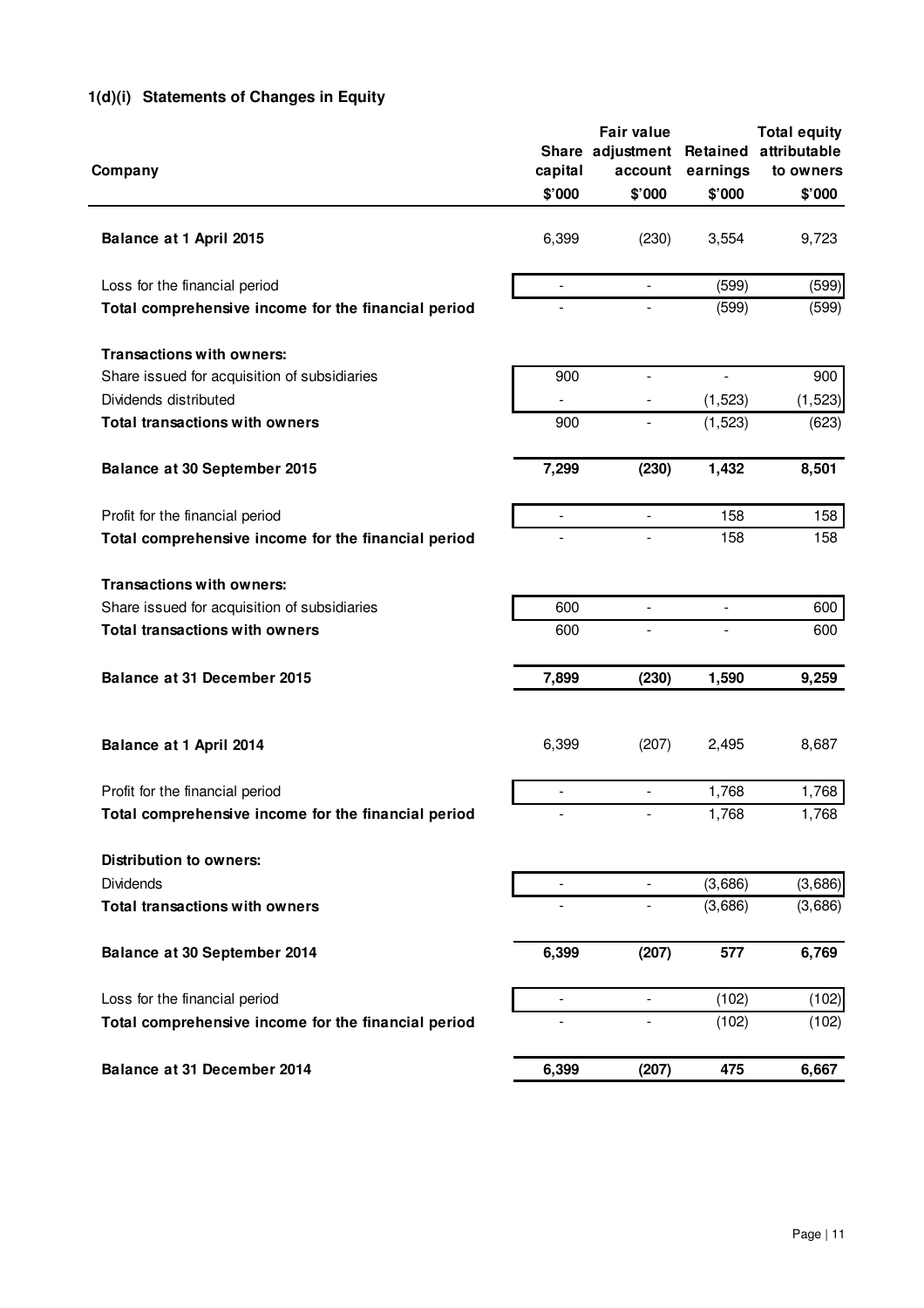**1(d)(ii) Details of any changes in the company's share capital arising from rights issue, bonus issue, share buy-backs, exercise of share options or warrants, conversion of other issues of equity securities, issue of shares for cash or as consideration for acquisition or for any other purpose since the end of the previous period reported on. State also the number of shares that may be issued on conversion of all the outstanding convertibles as at the end of the current financial period reported on and as at the end of the corresponding period of the immediately preceding financial year.** 

|                                                                                                          | Number of<br>Ordinary | <b>Issued and</b><br>Paid-up |
|----------------------------------------------------------------------------------------------------------|-----------------------|------------------------------|
|                                                                                                          | <b>Shares</b>         | S                            |
| Balance at 1 April 2015                                                                                  | 144,000,000           | 6,399,133                    |
| Issue of ordinary shares pursuant to the completion of the Thong Siek<br>Acquisition in June 2015        | 1,000,000             | 900,000                      |
| Issue of ordinary shares pursuant to the completion of the CT Vegetables<br>Acquisition in November 2015 | 907,100               | 600,000                      |
| <b>Balance at 31 December 2015</b>                                                                       | 145,907,100           | 7,899,133                    |

As at 31 December 2015, the Company had an issued and paid-up share capital of S\$7,899,133 comprising 145,907,100 ordinary shares in issue. As at 1 April 2015 and 31 December 2015, the Company did not have any outstanding options, warrants or other instrument convertible into securities of the Company.

### **1(d)(iii) To show the total number of issued shares excluding treasury shares as at the end of the current period and as at the end of the immediately preceding year.**

|                                                         | Company<br>As at |             |
|---------------------------------------------------------|------------------|-------------|
|                                                         | 31/12/2015       | 31/03/2015  |
| Total number of issued shares excluding treasury shares | 145,907,100      | 144,000,000 |

There were no treasury shares as at the end of the current period and as at the end of the immediately preceding year.

### **1(d)(iv) A statement showing all sales, transfers, disposal, cancellation and/or use of treasury shares as at the end of the current financial period reported on.**

# Not applicable

**2. Whether the figures have been audited or reviewed and in accordance with which auditing standard or practice.** 

The figures have not been audited nor reviewed by the Company's auditors.

**3. Where the figures have been audited or reviewed, the auditors' report (including any qualifications or emphasis of a matter).** 

Not applicable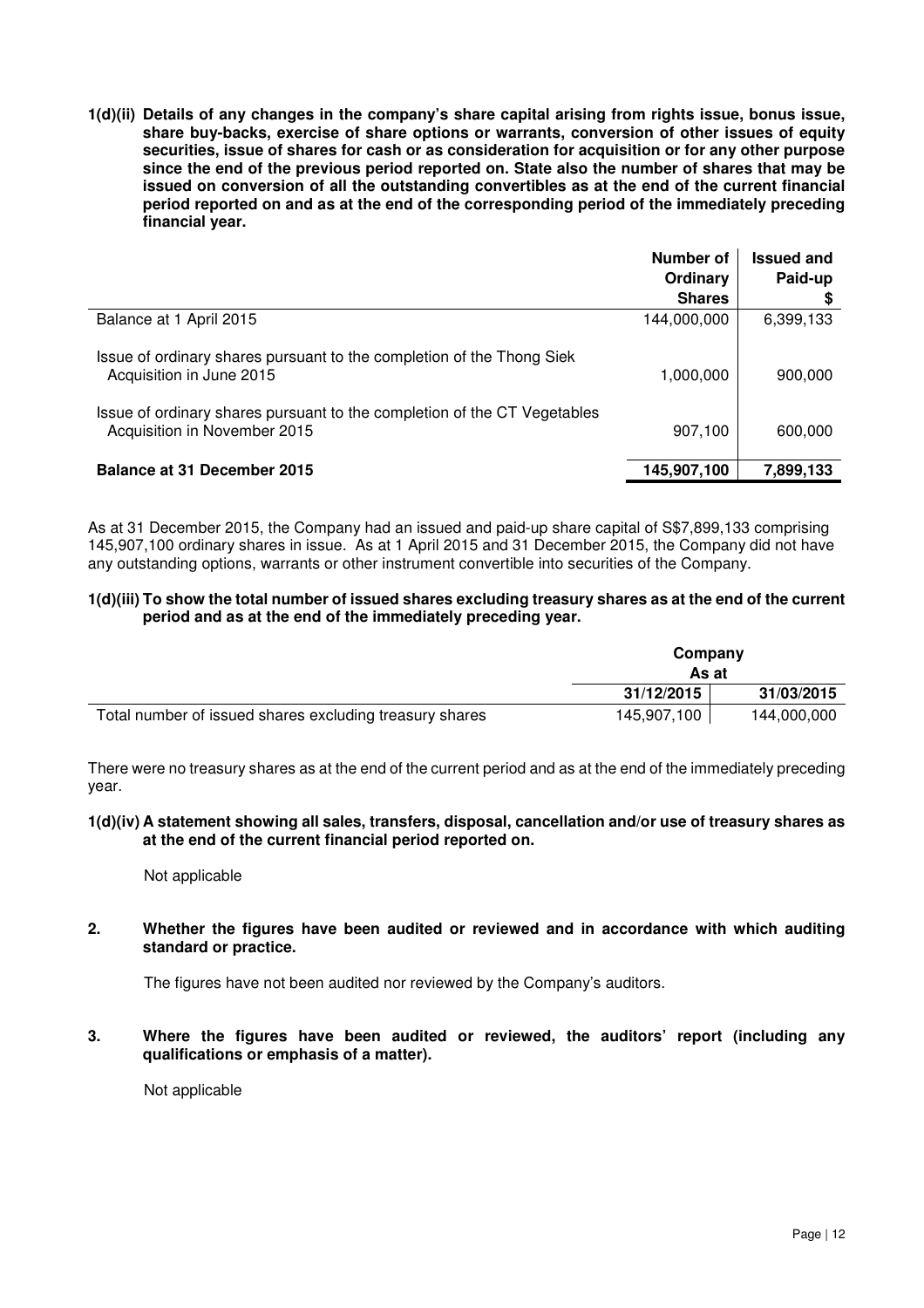### **4. Whether the same accounting policies and methods of computation as in the issuer's most recently audited annual financial statements have been applied.**

The financial results for the current period have been prepared using the same accounting policies and methods of computation as presented in the Group's most recently audited financial statements for the financial year ended 31 March 2015.

### **5. If there were any changes in the accounting policies and methods of computation, including any required by an accounting standard, what has changed, as well as the reasons for, and the effect of, the change.**

The Group adopted a number of new standards, amendments to standards and interpretations that are effective for annual periods beginning on or after 1 April 2015. The adoptions of these new standards, amendments to standards and interpretations did not result in any significant impact on the financial statements of the Group.

# **6. Earnings per ordinary share of the company for the current period reported on and the corresponding period of the immediately preceding financial year, after deducting any provision for preference dividends.**

| Earnings per share ("EPS")                                          | Group                            |             | Group                         |             |
|---------------------------------------------------------------------|----------------------------------|-------------|-------------------------------|-------------|
|                                                                     | 3rd Quarter ended<br>31 December |             | 9 Months ended<br>31 December |             |
|                                                                     | 2015                             | 2014        | 2015                          | 2014        |
|                                                                     | (Unaudited)                      | (Unaudited) | (Unaudited)                   | (Unaudited) |
| Profit attributable to owners of the<br>parent $(\$'000)$           | 4.837                            | 1.347       | 5.102                         | 2,743       |
| Weighted average/Actual number of<br>ordinary shares <sup>(1)</sup> | 144,926,199                      | 144.000.000 | 144.926.199                   | 144,000,000 |
| Basic and diluted EPS based on<br>weighted average/actual number    |                                  |             |                               |             |
| of ordinary shares (cents) <sup>(2)</sup>                           | 3.34                             | 0.94        | 3.52                          | 1.90        |

# **Notes:**

- (1) Basic EPS is computed by dividing the profit attributable to owners of the parent in each financial period by the weighted average number of issued ordinary shares outstanding during the respective financial period. In June 2015, the Company issued 1,000,000 new ordinary shares in its capital pursuant to the Thong Siek Acquisition and in November 2015, the Company issued 907,100 new ordinary shares in its capital pursuant to the CT Vegetables Acquisition.
- (2) Diluted EPS is the same as the basic EPS for all the periods under review as the Company did not have any outstanding instruments convertible into rights to subscribe for, and options in respect of its ordinary shares during the respective financial periods.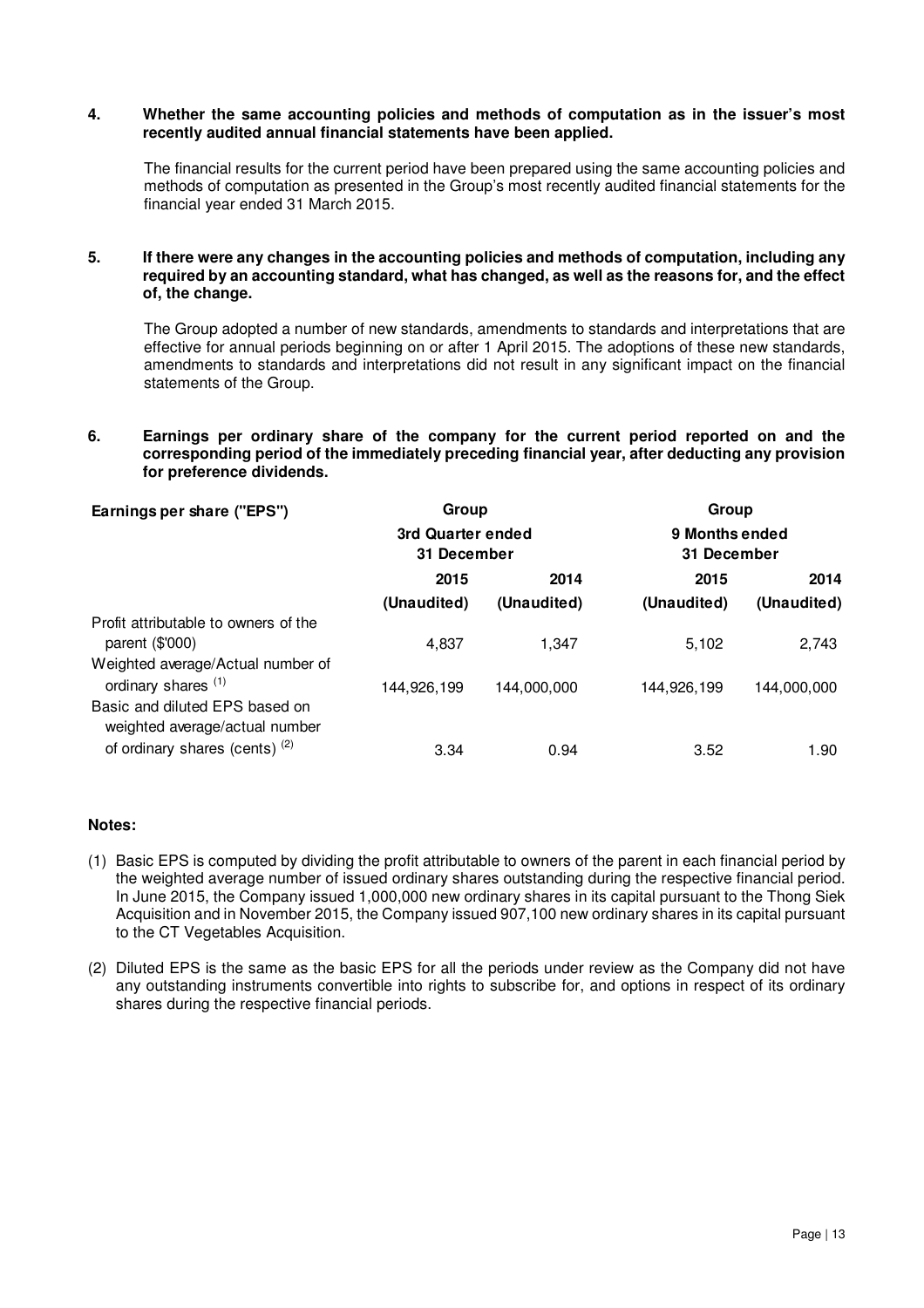# **7. Net asset value (for the issuer and group) per ordinary share based on issued share capital of the issuer at the end of:**

- **(a) current period reported on; and**
- **(b) immediately preceding financial year**

| Net asset value ("NAV")        | Group<br>as at |             | Company<br>as at |             |
|--------------------------------|----------------|-------------|------------------|-------------|
|                                |                |             |                  |             |
|                                | (Audited)      |             |                  |             |
|                                | NAV (\$'000)   | 32.429      | 24.179           | 9.259       |
| Number of ordinary shares      | 145,907,100    | 144,000,000 | 145,907,100      | 144,000,000 |
| NAV per ordinary share (cents) | 22.23          | 16.79       | 6.35             | 6.75        |

- **8. A review of the performance of the group, to the extent necessary for a reasonable understanding of the group's business. It must include a discussion of the following:** 
	- **(a) any significant factors that affected the turnover, costs, and earnings of the group for the current financial period reported on, including (where applicable) seasonal or cyclical factors; and**
	- **(b) any material factors that affected the cash flow, working capital, assets or liabilities of the group during the current period reported on.**

# **8(a). Review of Financial Performance**

# **3Q 2016 compared to 3Q 2015**

#### Revenue

For the quarter ended 31 December 2015 ("**3Q 2016**"), the Group registered \$37.82 million in revenue as compared to \$18.22 million in the previous corresponding quarter ended 31 December 2014 ("**3Q 2015**"). The increase was approximately \$19.59 million or 107.5%.

Food catering business revenue increased by \$4.13 million or 30.1% from \$13.72 million in 3Q 2015 to \$17.85 million in 3Q 2016. The increase was mainly attributable to effective marketing efforts of broadcast and print advertising, as well as promotions introduced to celebrate SG50 during 3Q 2016.

Food retail business revenue increased by \$0.15 million or 3.4% from \$4.27 million in 3Q 2015 to \$4.42 million in 3Q 2016. The F&B sector continued to be operationally challenging for the Group during 3Q 2016 with the adverse news coverage relating to Group B Streptococcus ("**GBS**") bacteria infection. This was however mitigated by the growth in delivery sales.

Food manufacturing business contributed revenue of \$12.24 million in 3Q 2016.

The maiden revenue contribution from the food trading business following the CT Vegetables Acquisition was \$2.92 million in 3Q 2016.

Other business segments revenue increased by \$0.15 million or 65.2% from \$0.23 million in 3Q 2015 to \$0.38 million in 3Q 2016.

### Other income

Other income was \$4.77 million in 3Q 2016 as compared to \$0.16 million in 3Q 2015. The increase of approximately \$4.61 million or 2,900.6% was mainly due to a fair value uplift of properties from the CT Vegetables Acquisition.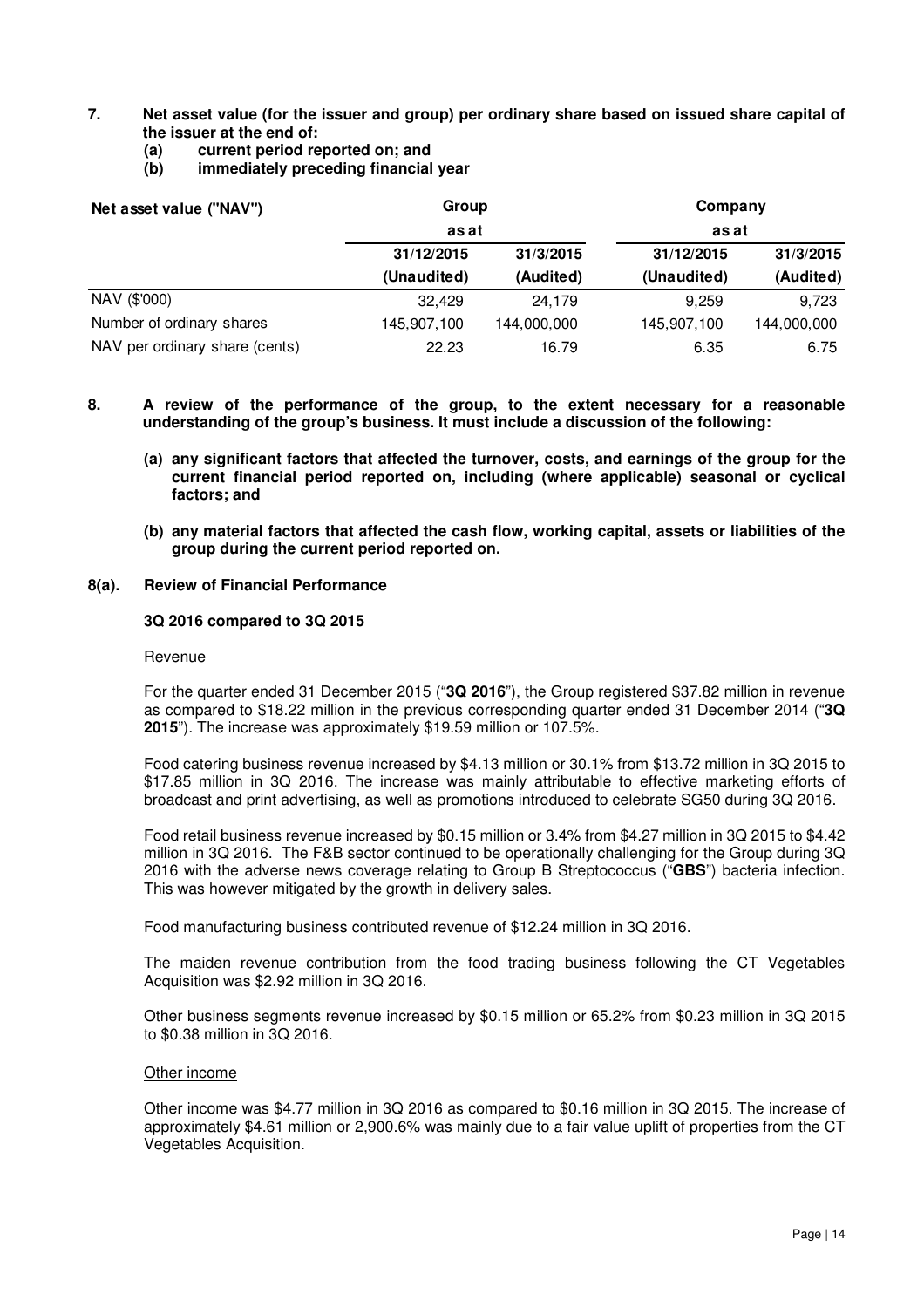### Purchases and consumables used

Purchases and consumables used increased by approximately \$11.15 million or 208.2% to \$16.51 million in 3Q 2016 from \$5.36 million in 3Q 2015. The increase was due to an increase in higher food prices and consumables expenses as a result of the consolidation of costs incurred by the food manufacturing and food trading businesses after the acquisitions were completed in June 2015 and November 2015 respectively.

The increase in food catering business's purchases and consumables used was mainly due to the increase in its revenue.

#### Delivery expenses

Delivery expenses increased by \$0.47 million or 75.1% to \$1.10 million in 3Q 2016 as compared to \$0.63 million in 3Q 2015. This arose from additional logistics expenses to support the increase in orders from the food catering business, the delivery business in food retail, the consolidation of logistics expenses incurred by the Group's newly acquired food manufacturing and food trading businesses.

#### Employee benefits expense

Employee benefits expense increased by \$2.08 million or 35.8% to \$7.90 million in 3Q 2016 as compared to \$5.82 million in 3Q 2015. This was mainly due to the consolidation of employee benefits expense from the Group's newly acquired food manufacturing and food trading businesses.

#### Depreciation and amortisation expenses

Depreciation and amortisation expenses increased by \$0.69 million or 62.7% from \$1.10 million in 3Q 2015 to \$1.79 million in 3Q 2016. This was mainly attributable to the consolidation of depreciation and amortisation expenses from the Group's newly acquired food manufacturing and food trading businesses.

#### Advertising expenses

Advertising expenses increased by \$1.12 million or 124.5% from \$0.90 million in 3Q 2015 to \$2.02 million in 3Q 2016. This was mainly due to expenses incurred for the various marketing promotional tools used to create a constant interaction with the targeted customers during 3Q 2016.

#### Operating lease expenses

Operating lease expenses increased by \$0.66 million or 55.9% from \$1.18 million in 3Q 2015 to \$1.84 million in 3Q 2016. This was mainly due to the consolidation of operating lease expenses from the Group's newly acquired food manufacturing and food trading businesses.

#### **Utilities**

Utilities increased by approximately \$0.80 million or 203.3% from \$0.39 million in 3Q 2015 to \$1.19 million in 3Q 2016. The increase was mainly due to the consolidation of utilities expenses from the Group's newly acquired food manufacturing and food trading businesses, as well as a higher electricity tariff contracts which were committed by the food manufacturing business and food trading business.

#### Other expenses and finance costs

Other expenses increased by \$3.91 million or 312.8% from \$1.25 million in 3Q 2015 to \$5.16 million in 3Q 2016. This was largely attributable to the increase in professional and legal fees, courses and training expenses, credit card charges, low value assets items expensed off, IT expenses, upkeep of motor vehicles expenses and the expenses incurred by the Group's newly acquired food manufacturing and food trading businesses.

Finance costs increased by approximately \$0.45 million or 393.9% from \$0.11 million in 3Q 2015 to \$0.56 million in 3Q 2016 mainly due to the increase in bank borrowings to fund the acquisition of subsidiaries, plant and equipment, and purchase of materials and consumables in 3Q 2016.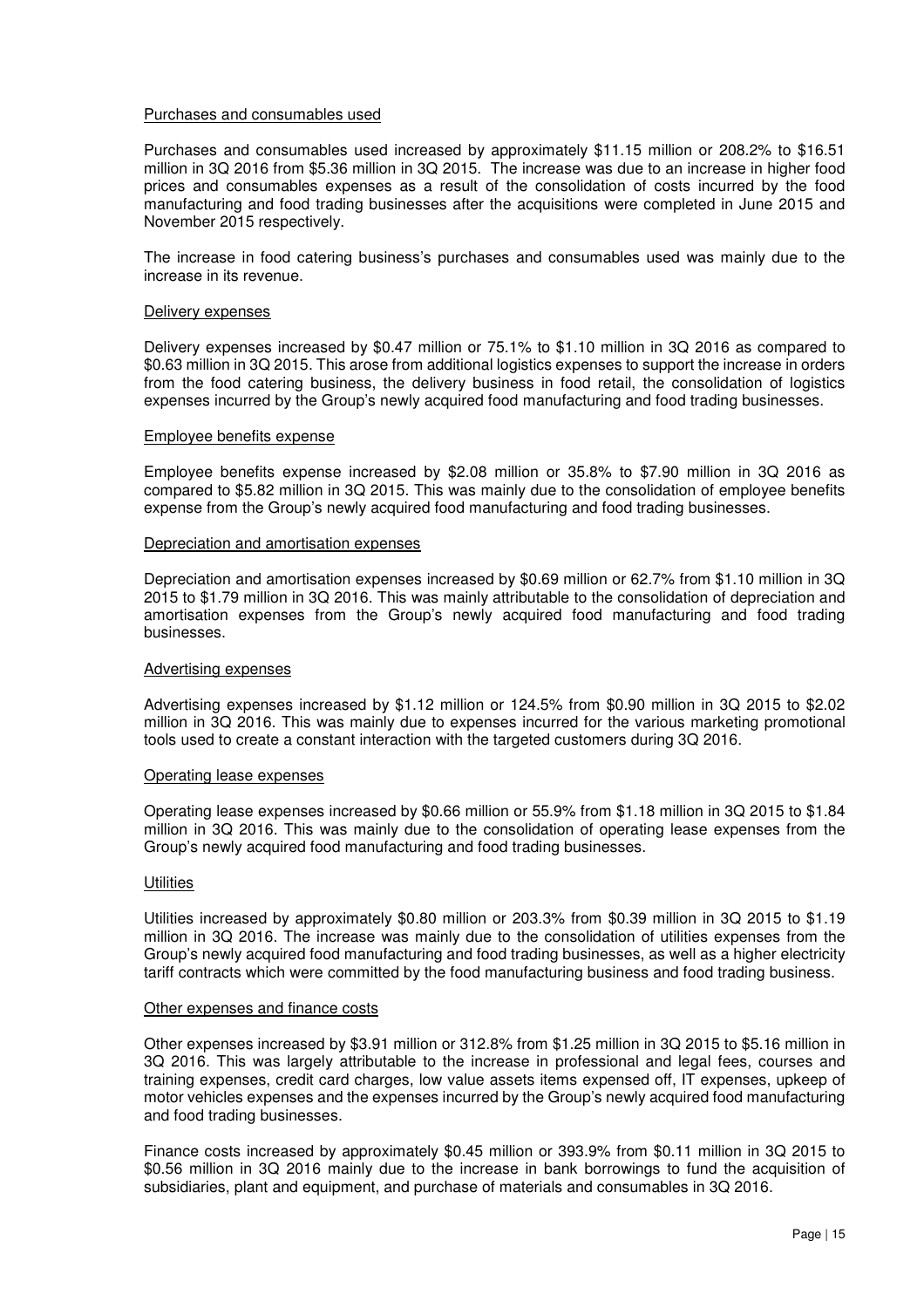## Profit before income tax

The Group's profit before income tax increased by \$2.91 million or 173.1% from a profit of \$1.69 million in 3Q 2015 to a profit of \$4.60 million in 3Q 2016. The increase in profit before income tax was mainly due to the gain relating to a fair value uplift of \$4.26 million arising from the properties from the CT Vegetables Acquisition.

The gain was offset by an increase in professional and legal fees incurred for the merger and acquisition transactions, consolidation of loss arising from the Group's newly acquired food manufacturing business, as well as the food retail business.

### Income tax expense

The income tax expense of the Group increased by \$0.16 million or 47.8% from \$0.34 million in 3Q 2015 to \$0.50 million in 3Q 2016 because of the tax provided on profitable businesses offset by those non-profitable businesses.

### Profit for the financial period

The food catering business remained profitable in 3Q 2016. However, the non-profitable food retail business and food manufacturing business impacted the Group's bottom line negatively. This was mitigated by the fair value uplift of the properties from the CT Vegetables Acquisition.

As a result of the above, the Group's profit after income tax and attributable to the owners of the parent increased by \$3.49 million or 259.1% from a profit of \$1.35 million in 3Q 2015 to a profit of \$4.84 million in 3Q 2016, while the net loss attributable to non-controlling interests was \$0.73 million.

#### **9M 2016 compared to 9M 2015**

#### Revenue

For the nine (9) months ended ended 31 December 2015 ("**9M 2016**"), the Group registered \$89.86 million in revenue as compared to \$47.63 million in the previous corresponding financial period ended 31 December 2014 ("**9M 2015**"). The increase was approximately \$42.23 million or 88.7% and was mainly contributed by the Group's newly acquired food manufacturing and food trading businesses.

Food catering business revenue increased by \$10.77 million or 31.0% from \$34.72 million in 9M 2015 to \$45.49 million in 9M 2016. The increase was mainly attributable to effective marketing efforts of broadcast and print advertising, as well as promotions introduced to celebrate SG50 during the financial period.

Food retail business revenue increased by \$0.75 million or 6.0% from \$12.50 million in 9M 2015 to \$13.24 million in 9M 2016. This was despite the operational challenges in the F&B sector. The adverse news coverage relating to GBS bacteria infection and the prolonged spell of haze led to a drop in footfalls on the Group's retail outlets. This was however, partially mitigated by the growth in delivery sales.

Food manufacturing business contributed revenue of \$27.28 million in 9M 2016.

The maiden revenue contribution from food trading business following the CT Vegetables Acquisition was \$2.92 million in 9M 2016.

Other business segments revenue increased by \$0.51 million or 121.4% from \$0.42 million in 9M 2015 to \$0.93 million in 9M 2016.

#### Other income

Other income was \$5.98 million in 9M 2016 as compared to \$1.11 million in 9M 2015. It increased by approximately \$4.87 million or 437.5% which arose from a fair value uplift of properties from the CT Vegetables Acquisition and gain on disposal of a property.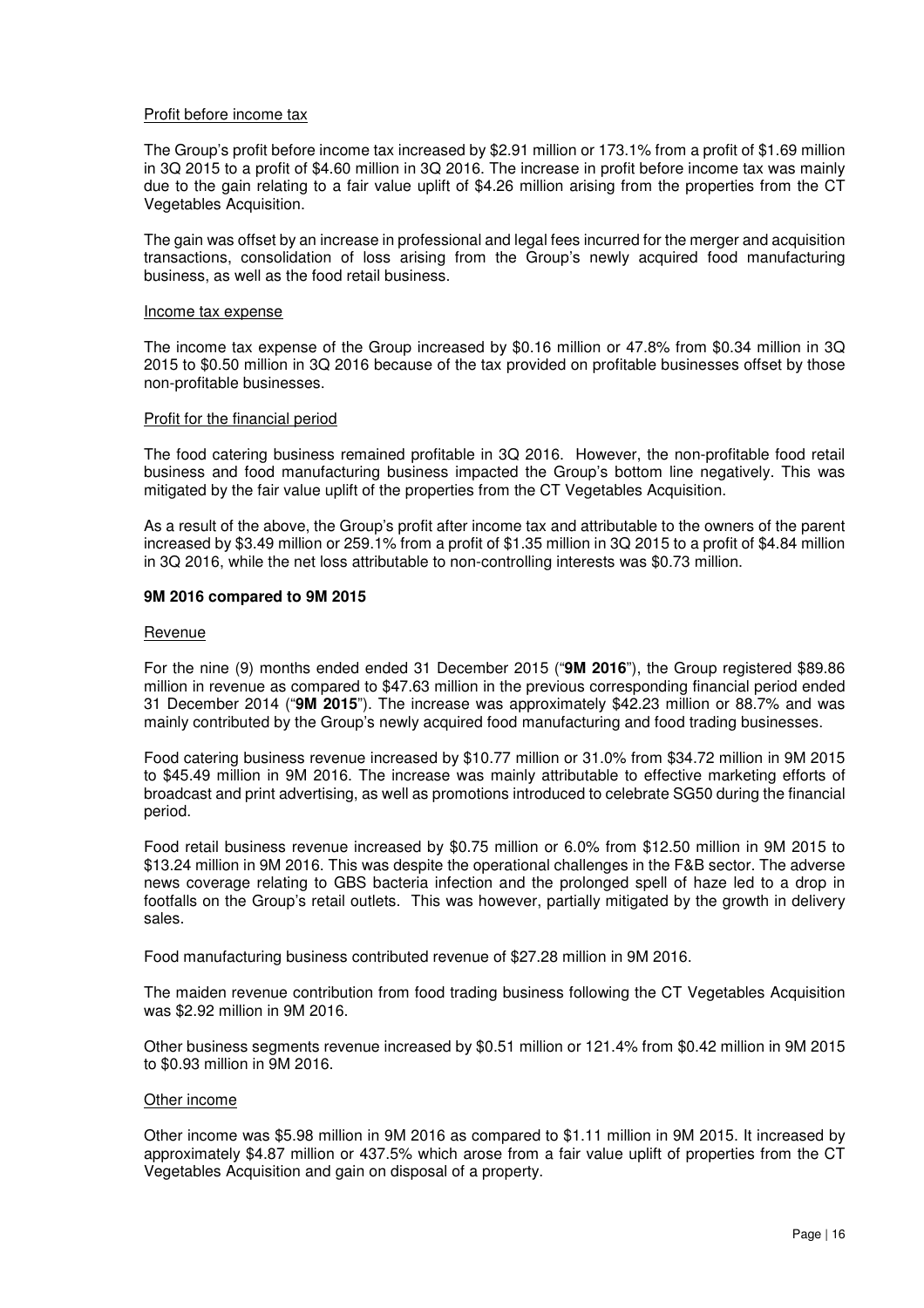### Purchases and consumables used

Purchases and consumables used increased by approximately \$21.79 million or 148.6% to \$36.45 million in 9M 2016 from \$14.66 million in 9M 2015. The increase was due to an increase in higher food prices and consumables expenses as a result of the consolidation of costs incurred by the food manufacturing and food trading businesses after the acquisitions were completed in June 2015 and November 2015 respectively.

### Delivery expenses

Delivery expenses increased by \$1.27 million or 82.7% to \$2.80 million in 9M 2016 as compared to \$1.53 million in 9M 2015. The overall increase was due to the additional logistics expenses to support the increase in orders from the food catering business and the delivery business in food retail, including the consolidation of logistics expenses incurred by the Group's newly acquired food manufacturing and food trading businesses.

### Employee benefits expense

Employee benefits expense increased by \$7.48 million or 46.4% to \$23.60 million in 9M 2016 as compared to \$16.12 million in 9M 2015. This was mainly due to the consolidation of employee benefits expense from the Group's newly acquired food manufacturing and food trading businesses, as well as planned addition of headcount in the various divisions to support the business integration and expansion.

#### Depreciation and amortisation expenses

Depreciation and amortisation expenses increased by \$2.04 million or 74.6% from \$2.73 million in 9M 2015 to \$4.77 million in 9M 2016. This was mainly attributable to the consolidation of depreciation and amortisation expenses from the Group's newly acquired food manufacturing and food trading businesses and renovation for leasehold properties at Enterprise Road and the acquisition of plant and machinery.

### Advertising expenses

Advertising expenses increased by \$2.55 million or 116.3% from \$2.20 million in 9M 2015 to \$4.75 million in 9M 2016. This was mainly due to expenses incurred for the various marketing promotional tools used to create a constant interaction with the targeted customers during 9M 2016, and the inclusion of expenses relating to the Group's newly acquired food manufacturing business for which there was no comparative figures in 9M 2015.

#### Operating lease expenses

Operating lease expenses increased by \$1.49 million or 45.0% from \$3.30 million in 9M 2015 to \$4.79 million in 9M 2016. This was mainly due to the consolidation of operating lease expenses from the Group's newly acquired food manufacturing and food trading businesses, and the new retail outlets.

### **Utilities**

Utilities increased by approximately \$1.96 million or 182.2% from \$1.08 million in 9M 2015 to \$3.03 million in 9M 2016. The increase was mainly due to the consolidation of utilities expenses from the Group's newly acquired food manufacturing and food trading businesses, as well as a higher electricity tariff contracts which were committed by the food manufacturing business and food trading business.

### Other expenses and finance costs

Other expenses increased by \$5.98 million or 160.3% from \$3.73 million in 9M 2015 to \$9.71 million in 9M 2016. This was largely attributable to the increase in professional and legal fees, courses and training expenses, credit card charges, low value assets items expensed off, IT expenses and the expenses incurred by the Group's newly acquired food manufacturing and food trading businesses.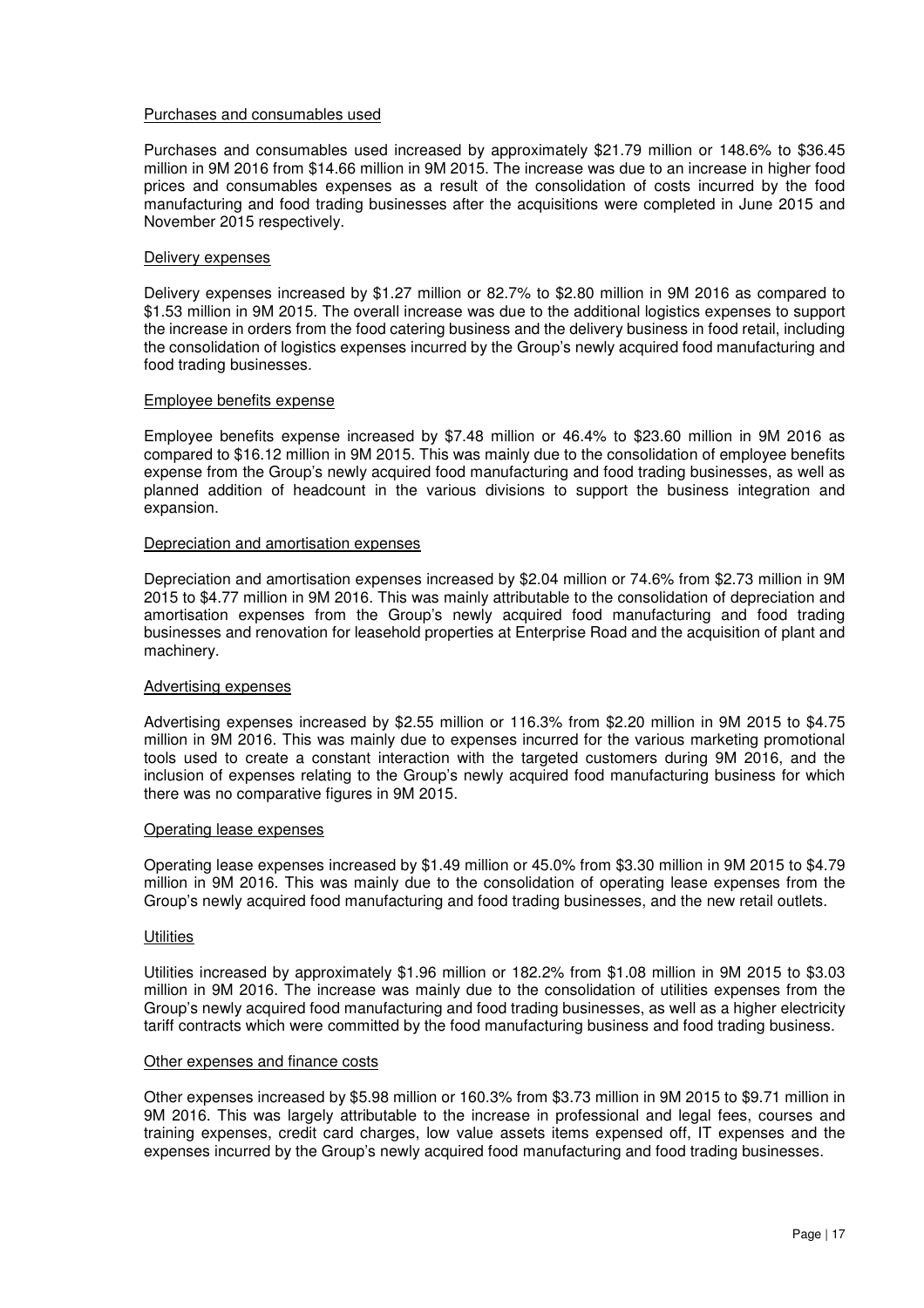Finance costs increased by approximately \$0.91 million or 333.6% from \$0.27 million in 9M 2015 to \$1.19 million in 9M 2016 mainly due to the increase in bank borrowings to fund the acquisition of subsidiaries, plant and equipment, and purchase of materials and consumables in 9M 2016.

# Profit before income tax

The Group's profit before income tax increased by \$1.37 million or 39.6% from a profit of \$3.47 million in 9M 2015 to a profit of \$4.84 million in 9M 2016. The increase in profit before income tax was mainly due to a fair value uplift of \$4.26 million arising from the properties from the CT Vegetables Acquisition, which was offset by an increase in professional and legal fees incurred for the merger and acquisition transactions, consolidation of results from the the non-profitable food manufacturing business, as well as food retail business.

#### Income tax expense

The income tax expense of the Group increased marginally by \$0.22 million or 30.3% from \$0.73 million in 9M 2015 to \$0.95 million in 9M 2016 because of the tax provided on profitable businesses offset by those non-profitable businesses.

### Profit for the financial period

The food catering business remained profitable in 9M 2016. However, the non-profitable food retail business and food manufacturing business impacted the Group's bottom line negatively. This was mitigated by the fair value uplift of the properties from the CT Vegetables Acquisition.

As a result of the above, the Group's profit after income tax and attributable to the owners of the parent increased by \$2.36 million or 86.0% from a profit of \$2.74 million in 9M 2015 to a profit of \$5.10 million in 9M 2016, while the net loss attributable to non-controlling interests was \$1.21 million.

The Group will continue to integrate the newly acquired food manufacturing and food trading businesses to yield synergies and work towards enhancing stakeholders' value.

# **8(b). Review of Financial Position**

### Non-current assets

The Group's non-current assets increased substantially by \$48.36 million from \$38.31 million as at 31 March 2015 to \$86.67 million as at 31 December 2015 primarily due to the non-current assets of \$38.12 million from the acquisition of new subsidiaries and a goodwill recorded of \$6.50 million.

### Current assets

The Group's current assets increased by \$19.72 million from \$16.14 million as at 31 March 2015 to \$35.86 million as at 31 December 2015. The Group's inventories increased by approximately \$6.97 million due to the higher inventory held in both the food and catering supplies business and the food manufacturing business. The increase in trade and other receivables of approximately \$13.86 million resulted from the longer credit terms granted in the food manufacturing business, as well as more deposits for outlets, hostel, and utilities. Prepayments decreased by \$0.22 million to \$0.34 million, while cash and cash equivalents decreased marginally by \$0.11 million to \$7.50 million.

The Group's assets classified as held for sale with a total carrying amount of \$0.78 million was disposed to a third party in April 2015 for a cash consideration of \$1.46 million.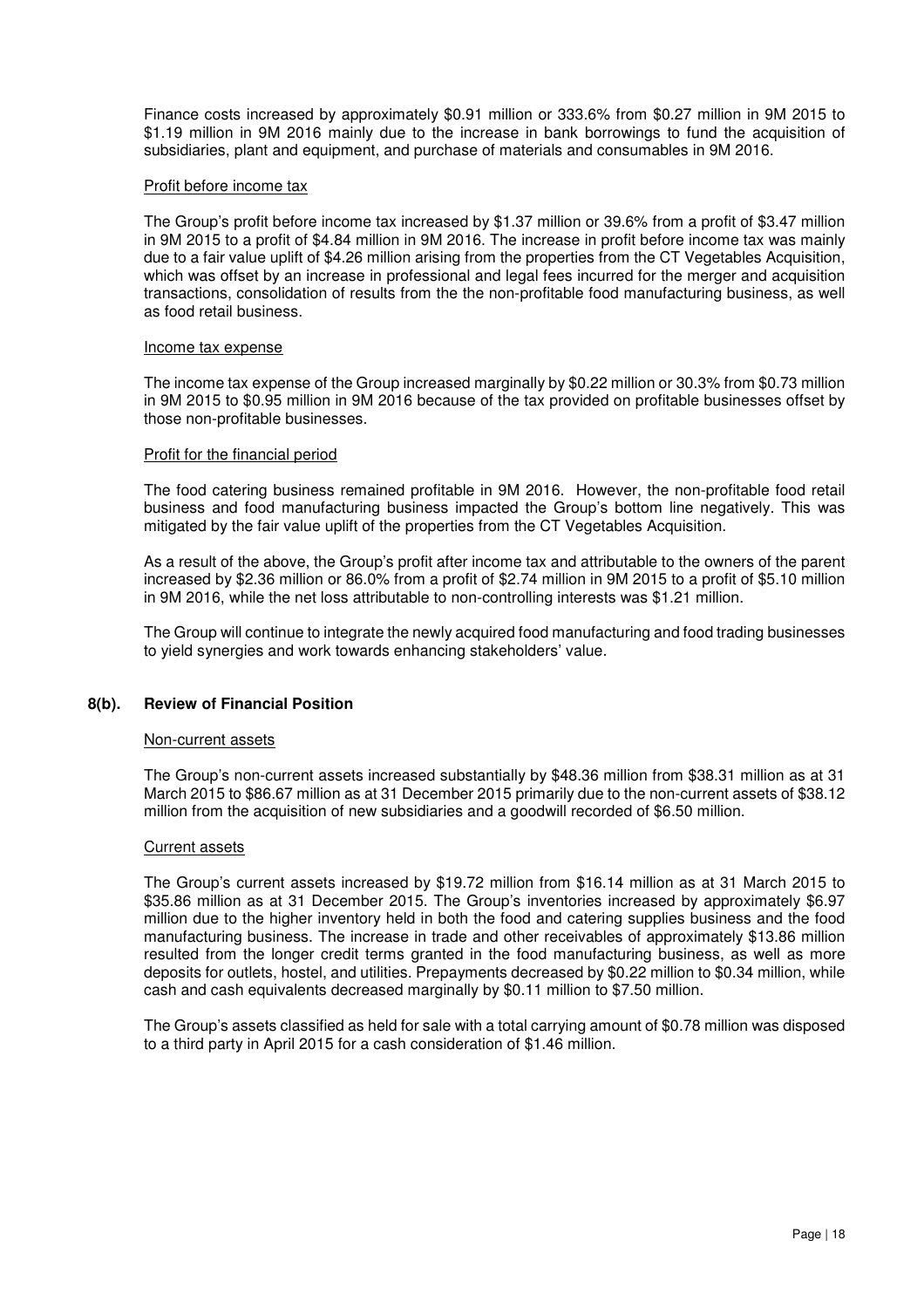# Current liabilities

The Group's current liabilities increased by \$37.15 million from \$14.56 million as at 31 March 2015 to \$51.71 million as at 31 December 2015. This was mainly attributable to the drawdown of bank borrowings to finance the acquisition of subsidiaries and plant and machinery, an increase of \$13.06 million in trade and other payables, as well as an increase of \$0.50 million in finance lease payables. Income tax payable decreased marginally by \$0.21 million due to payment of prior year provision of income tax.

# Non-current liabilities

The Group's non-current liabilities increased by \$22.68 million from \$15.71 million as at 31 March 2015 to \$38.39 million as at 31 December 2015 primarily due to the drawdown of bank borrowings to finance the acquisition of subsidiaries and motor vehicles, and plant and machinery during the financial period.

### Net current liability position

As at 31 December 2015, the Group was in a net current liability position of \$15.85 million mainly due to the effects of the Thong Siek Acquisition and losses in the retail business. The Group had incurred short-term bank borrowings of \$5.73 million to refinance Thong Siek's working capital loan, and drawn down additional working capital loan to fund the Group's raw material purchases.

Taking into consideration the Group's intended disposal of certain of its properties and based on the Group's internal budget and cash flow planning, the board of directors of the Company ("**Directors**") believe that the Group would be able to meet its short-term obligations as and when they fall due. In the short term, the net current liability position of the Group is expected to deteriorate further due to the Group's recent acquisition of a property at 22 Senoko Way. However, barring unforeseen circumstances, the Directors believe that the Group's negative working capital position would be overcome in the longer term as the Group realises the synergistic benefits of the Thong Siek Acquisition.

# **8(c). Review of Cash Flows**

The Group's net cash used in operating activities in 9M 2016 of \$2.72 million, mainly resulted from operating cash flows before working capital changes of \$5.91 million offset by a decrease in net working capital of \$7.50 million and payment of income taxes of \$1.13 million.

The decrease in net working capital was mainly due to the increase in inventories of approximately \$3.09 million, and the increase in trade and other receivables of approximately \$6.61 million, which was offset by the decrease in prepayments of approximately \$0.41 million, as well as the increase in trade and other payables of approximately \$1.79 million.

The Group's net cash flows used in investing activities of \$13.14 million during 9M 2016 were mainly attributable to the acquisition of subsidiaries and purchase of plant and equipment of \$9.61 million and \$4.95 million respectively, which was offset by the proceeds of \$1.46 million from disposal of assets classified as held for sale.

The Group's net cash flows from financing activities of \$15.73 million during 9M 2016 were mainly due to the drawdown from bank borrowings of \$36.51 million, offset by the repayment of bank borrowings of \$16.99 million, repayment of finance lease payables of \$1.11 million, dividends paid of \$1.52 million and interest payment of \$1.16 million.

As a result of the above, the net decrease in cash and cash equivalents during 9M 2016 was \$0.13 million.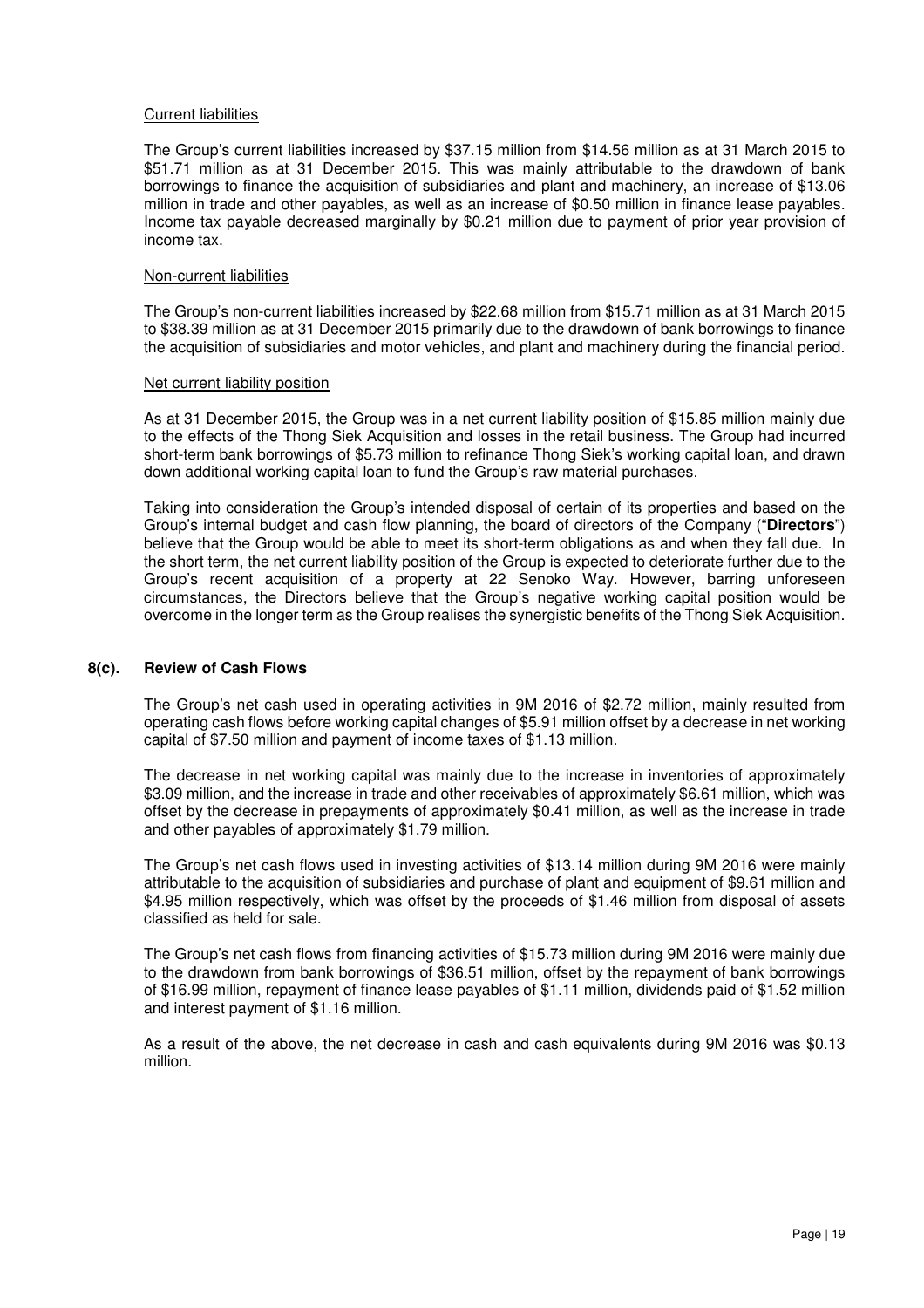### **9. Where a forecast, or a prospect statement, has been previously disclosed to our shareholders, any variance between it and the actual results.**

The previous commentary relating to the Group's profitability for the full financial year ending 31 March 2016 ("**FY2016**") contained in Paragraph 10 of the Company's results announcement dated 14 November 2015 is no longer applicable and has been superseded by the commentary in Paragraph 10 of this announcement below.

# **10. A commentary at the date of the announcement of the significant trends and competitive conditions of the industry in which the group operates and any known factors or events that may affect the group in the next reporting period and the next 12 months.**

The Group expects the outlook of the catering industry to remain positive, albeit a challenging environment in the food and beverage industry due to increasing manpower costs, raw material costs and rental costs.

With strong market leadership and vertically-integrated value chain, the Group's food catering business is expected to continue growing. The Group is committed to continually improve and refresh its product offerings and customer experience. The Group has intensified marketing efforts in this segment to boost sales, leveraging on various SG50 celebrations in 2015, and is continuing its efforts to pursue corporate clients for a more sustainable income stream.

The Group's food retail business is in the midst of consolidating its retail network of 27 outlets islandwide as at 31 December 2015, while implementing new initiatives to increase efficiency and productivity in its retail stores, such as streamlining its menus, adopting the use of technology and closely monitoring raw materials costs to enhance operating margins. Concurrently, it is reviewing pricing strategies, product mix and concepts to better cater to customers' demands, as well as collaborating with external vendors to increase delivery sales.

Following the vertical expansion of the Group's value chain into food manufacturing and food trading, the Group intends to seek to achieve back-end integration with its newly-acquired businesses, in order to reap business synergies and margin efficiencies through economies of scale.

On 28 January 2016, the Company announced that the Group has acquired a property located at 22 Senoko Way, Singapore, for a purchase consideration of S\$15.0 million. Please refer to the announcement for details.

Barring unforeseen circumstances and depending on how quickly the Group is able to successfully integrate its new acquisitions, the Directors believe that while the Group's food catering business is expected to remain profitable, the Group's overall financial performance for the full FY2016 may be adversely affected by losses incurred by its newly acquired food manufacturing business. Subject to review and depending on market conditions, the Group also expects to recognize an impairment loss relating to its available-for-sale financial assets (comprising securities quoted on the Singapore Exchange) in FY2016.

# **11. Dividend**

# **a. Current Financial Period Reported On**

# **Any dividend declared for the current financial period reported on?**

None

# **b. Corresponding Period of the Immediately Preceding Financial Year**

# **Any dividend declared for the corresponding period of the immediately preceding financial year?**

None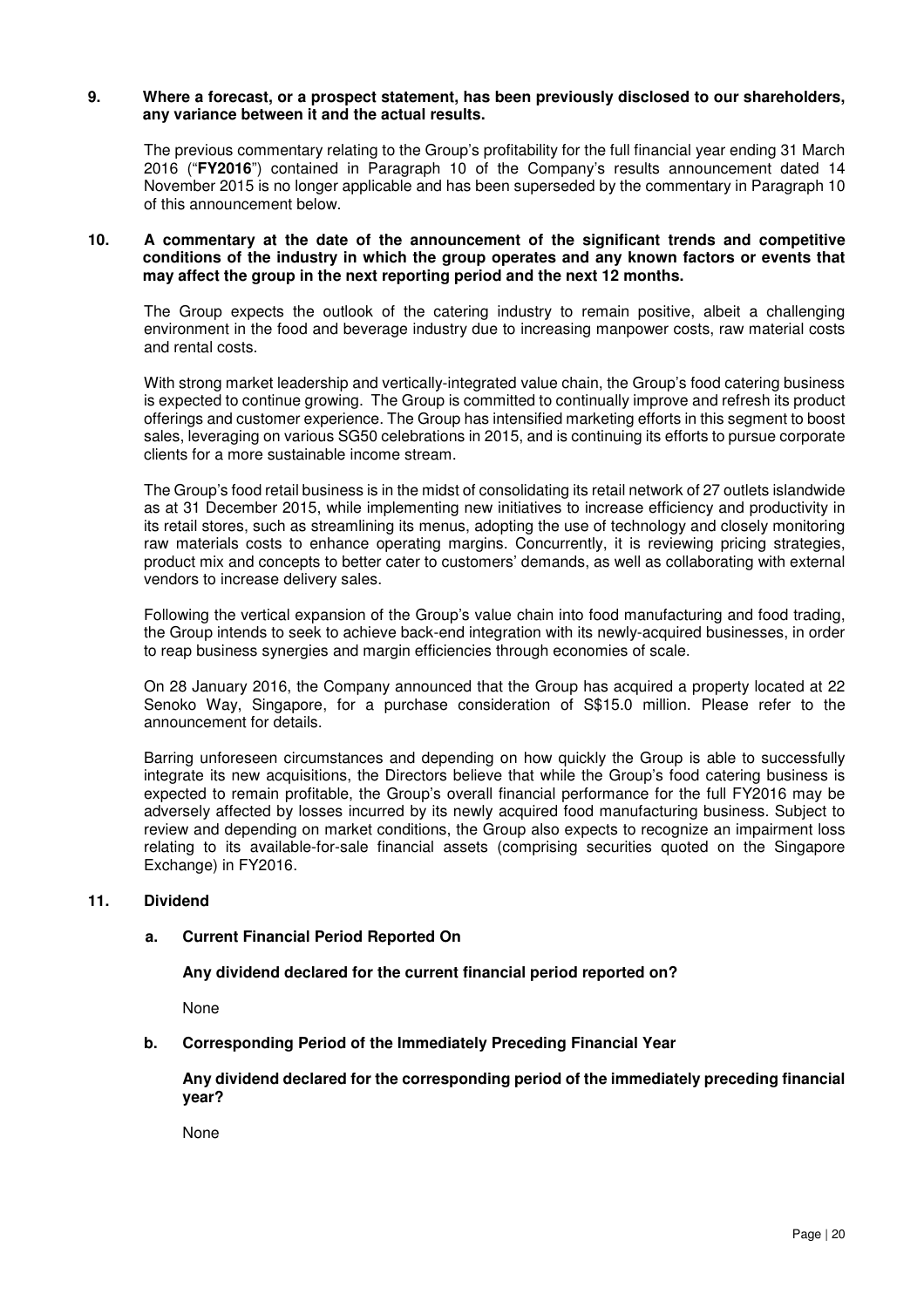**c. Whether the dividend is before tax, net of tax or tax exempt. If before tax or net of tax, state the tax rate and the country where the dividend is derived. (If the dividend is not taxable in the hands of shareholders, this must be stated).**

Not applicable

# **d. The date the dividend is payable**

Not applicable

# **e. Books closure date**

Not applicable

# **12. If no dividend has been declared/recommended, a statement to that effect**

There is no dividend declared in respect of this quarter.

# **13. Interested person transactions**

The Group did not obtain any general mandate from shareholders for interested person transactions. The aggregate value of the interested person transactions entered into by the Group during 9M 2016 are set out below:

| Name of interested person                                | Aggregate value of all<br>interested person transactions<br>during the financial period<br>under review<br>(excluding transactions<br>less than \$100,000 and<br>transactions conducted<br>under shareholders'<br>mandate pursuant to Rule 920)<br>\$'000 | Aggregate value of all<br>interested person transactions<br>conducted under<br>shareholders' mandate<br>pursuant to Rule 920<br>(excluding transactions<br>less than \$100,000)<br>\$'000 |
|----------------------------------------------------------|-----------------------------------------------------------------------------------------------------------------------------------------------------------------------------------------------------------------------------------------------------------|-------------------------------------------------------------------------------------------------------------------------------------------------------------------------------------------|
| Neo Kah Kiat                                             |                                                                                                                                                                                                                                                           |                                                                                                                                                                                           |
| (i) Office premise lease expense                         | 72.9                                                                                                                                                                                                                                                      |                                                                                                                                                                                           |
| (ii) GUI Solutions Pte Ltd<br>Cost of goods and services |                                                                                                                                                                                                                                                           |                                                                                                                                                                                           |
| purchased                                                | 179.3                                                                                                                                                                                                                                                     |                                                                                                                                                                                           |
| Rental and utilities income                              | 18.0                                                                                                                                                                                                                                                      |                                                                                                                                                                                           |
| Neo Kah Kiat and Liew OiPeng                             |                                                                                                                                                                                                                                                           |                                                                                                                                                                                           |
| (i) Office premise lease expense                         | 153.8                                                                                                                                                                                                                                                     |                                                                                                                                                                                           |
| (ii) Twinkle Investment Pte Ltd<br>Office premise lease  |                                                                                                                                                                                                                                                           |                                                                                                                                                                                           |
| expense                                                  | 72.9                                                                                                                                                                                                                                                      |                                                                                                                                                                                           |
| Rental of yacht                                          | 180.0                                                                                                                                                                                                                                                     |                                                                                                                                                                                           |